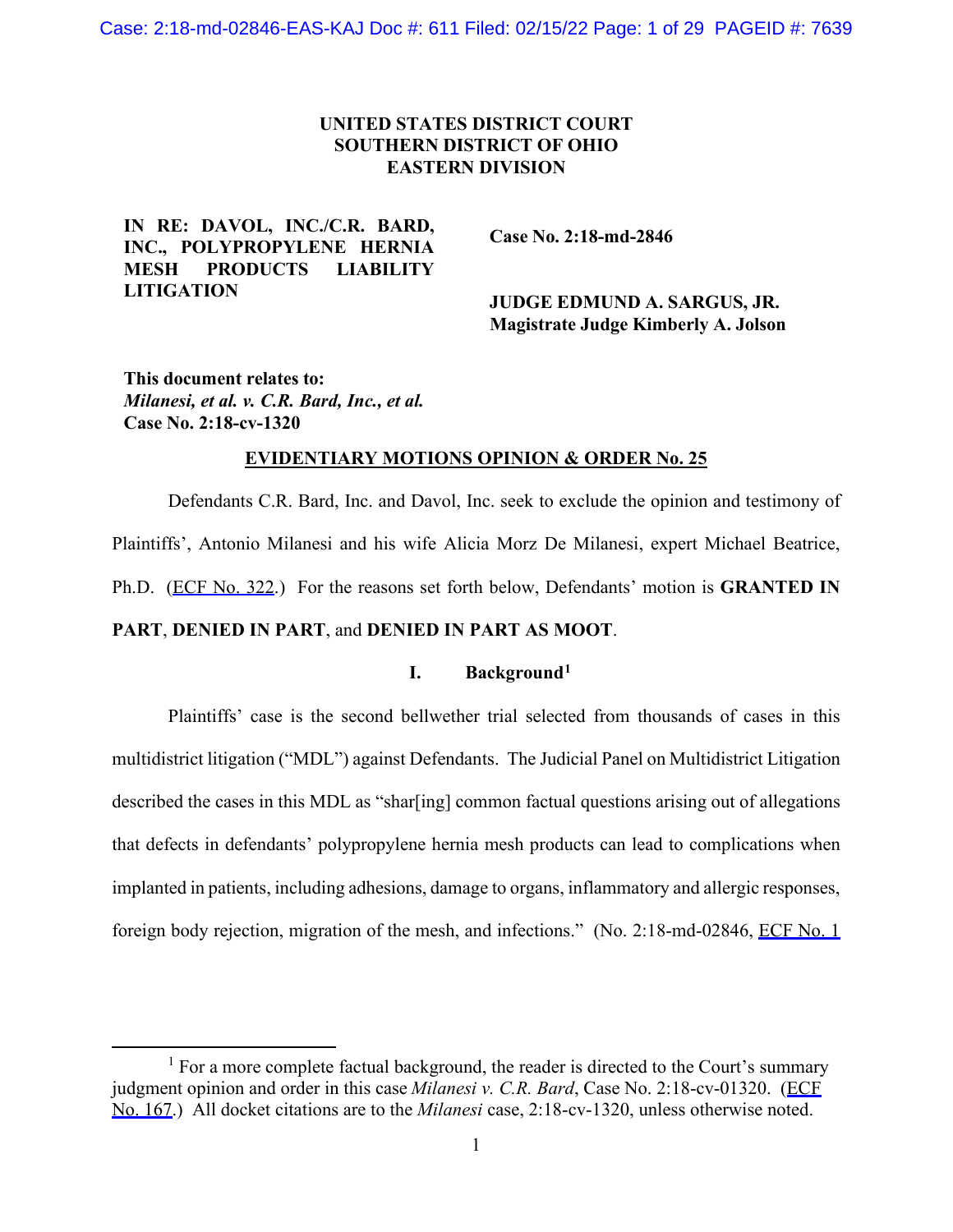at PageID  $\#1-2.$  $\#1-2.$  $\#1-2.$ )<sup>2</sup>

Plaintiffs bring this action to recover for injuries sustained as a result of the implantation of the Ventralex Large Hernia Patch, alleging that Defendants knew of the risks presented by the device but marketed and sold it despite these risks and without appropriate warnings. After summary judgment, the following claims remain for trial: defective design (strict liability), failure to warn (strict liability), negligence, gross negligence, negligent misrepresentation, fraud and fraudulent misrepresentation, fraudulent concealment, loss of consortium, and punitive damages.

The relevant facts here are that Mr. Milanesi underwent surgery to repair what appeared to be a recurrent hernia but was revealed to be a bowel erosion with a fistula and adhesions, which required a bowel resection. Shortly thereafter, Mr. Milanesi suffered a high-grade post-operative small bowel obstruction that required emergency surgery. Mr. Milanesi had the Ventralex Large Hernia Patch implanted ten years earlier to repair a hernia.

The crux of Plaintiffs' claims is that Defendants knew of the risks presented by the Ventralex device but marketed and sold the device despite these risks and without appropriate warnings. Plaintiffs point to three specific issues with the Ventralex. First, they argue that polypropylene resin oxidatively degrades *in vivo*. (ECF No. 87 at PageID #6591–92.) Plaintiffs claim that Defendants were aware of these risks because the Material Safety Data Sheet for polypropylene noted that the material should not be used for human implantation because it can oxidize in the body. (*Id.* at PageID #6592.) Second, Plaintiffs contend that the ePTFE layer contracts more quickly than the polypropylene, which in combination with the too-weak memory

<span id="page-1-0"></span> $2$  All docket citations are to the docket in the instant case, Case No. 18-cv-1320, unless otherwise noted.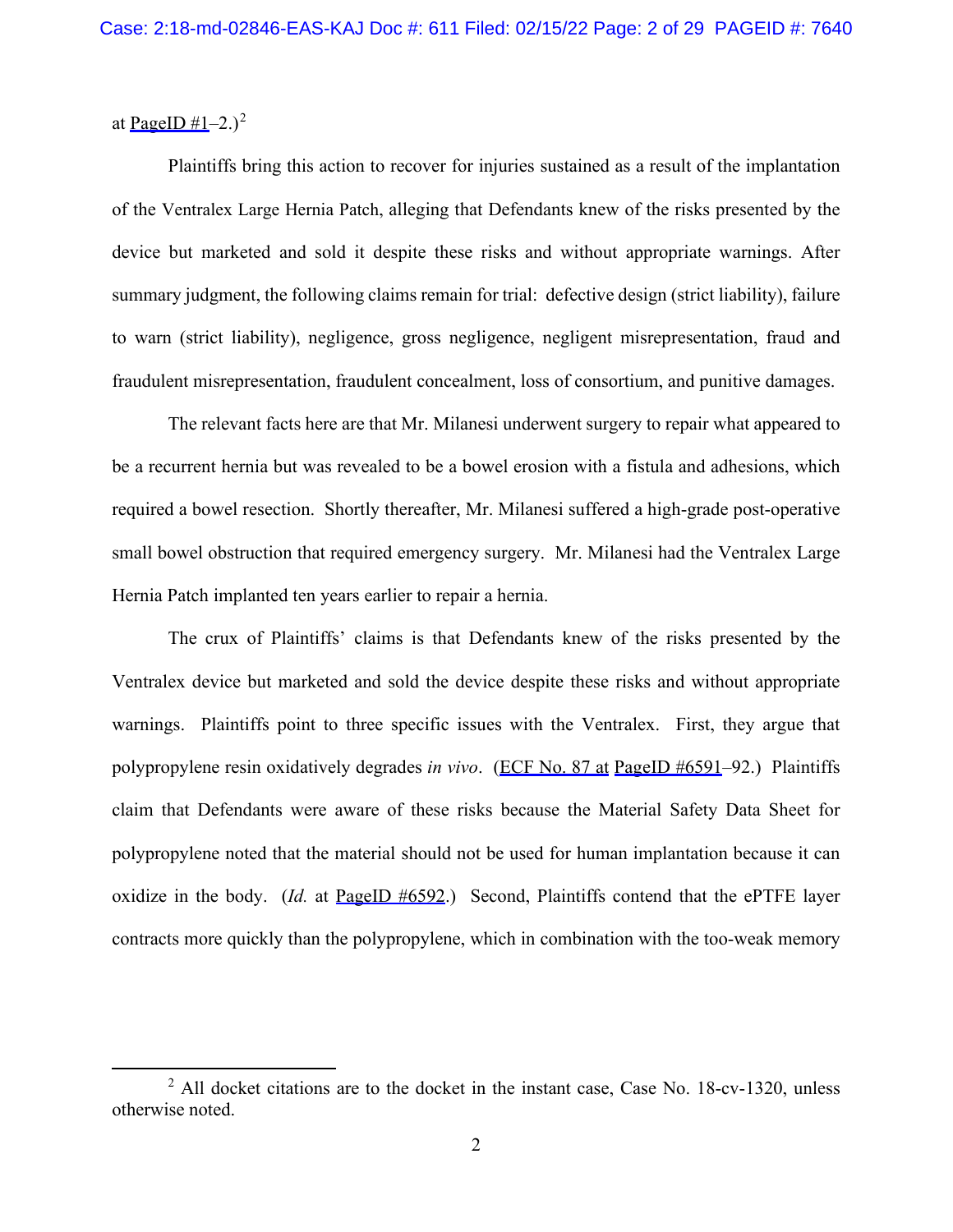coil ring causes the device to fold or buckle or "potato chip."<sup>[3](#page-2-0)</sup> (*Id.* at PageID #6594–95.) According to Plaintiffs, the buckling leads to some of the Ventralex patch pulling away from the abdominal wall and curving in toward the bowel, exposing the bare polypropylene side of the Ventralex to the bowel. (*Id.* at PageID #6598–99.) Plaintiffs explain that Defendants knew about this issue due to the Composix Kugel device recall for broken memory coil rings but opted to use the same size rings in the Ventralex device despite this knowledge and despite the fact that more buckle-resistant options were available. (*Id.* at PageID #6596–97.) Third, Plaintiffs argue that the ePTFE layer was prone to infection due to the ePTFE layer's small pore size, which is big enough for bacteria to grow in but too small for white blood cells to enter to intercept the bacteria. (*Id.* at PageID #6600–01.) Plaintiffs argue that this risk was known by Defendants' employees, as illustrated by their internal documents. (*Id.*)

### **II. Legal Standard**

Evidentiary rulings are made subject to the district court's sound discretion, *Frye v. CSX Trans., Inc.*, 933 F.3d 591, 598 (6th Cir. 2019), including the admissibility of expert testimony, *United States v. Dunnican*, 961 F.3d 859, 875 (6th Cir. 2020). This role, however, is not intended to supplant the adversary system or the role of the jury. *In re Scrap Metal Antitrust Litig*., 527 F.3d 517, 531–32 (6th Cir. 2008). Arguments regarding the weight to be given to any testimony or opinions of an expert witness are properly left to the jury. *Id*. "Vigorous cross-examination, presentation of contrary evidence, and careful instruction on the burden of proof are the traditional and appropriate means of attacking shaky but admissible evidence." *Daubert v. Merrell Dow Pharms., Inc.*, 509 U.S. 579, 596 (1993).

<span id="page-2-0"></span> $3$  The technical name of this double-curved shape is a hyperbolic paraboloid. A popular potato chip packaged in tubes and horseback-riding saddles have the same shape.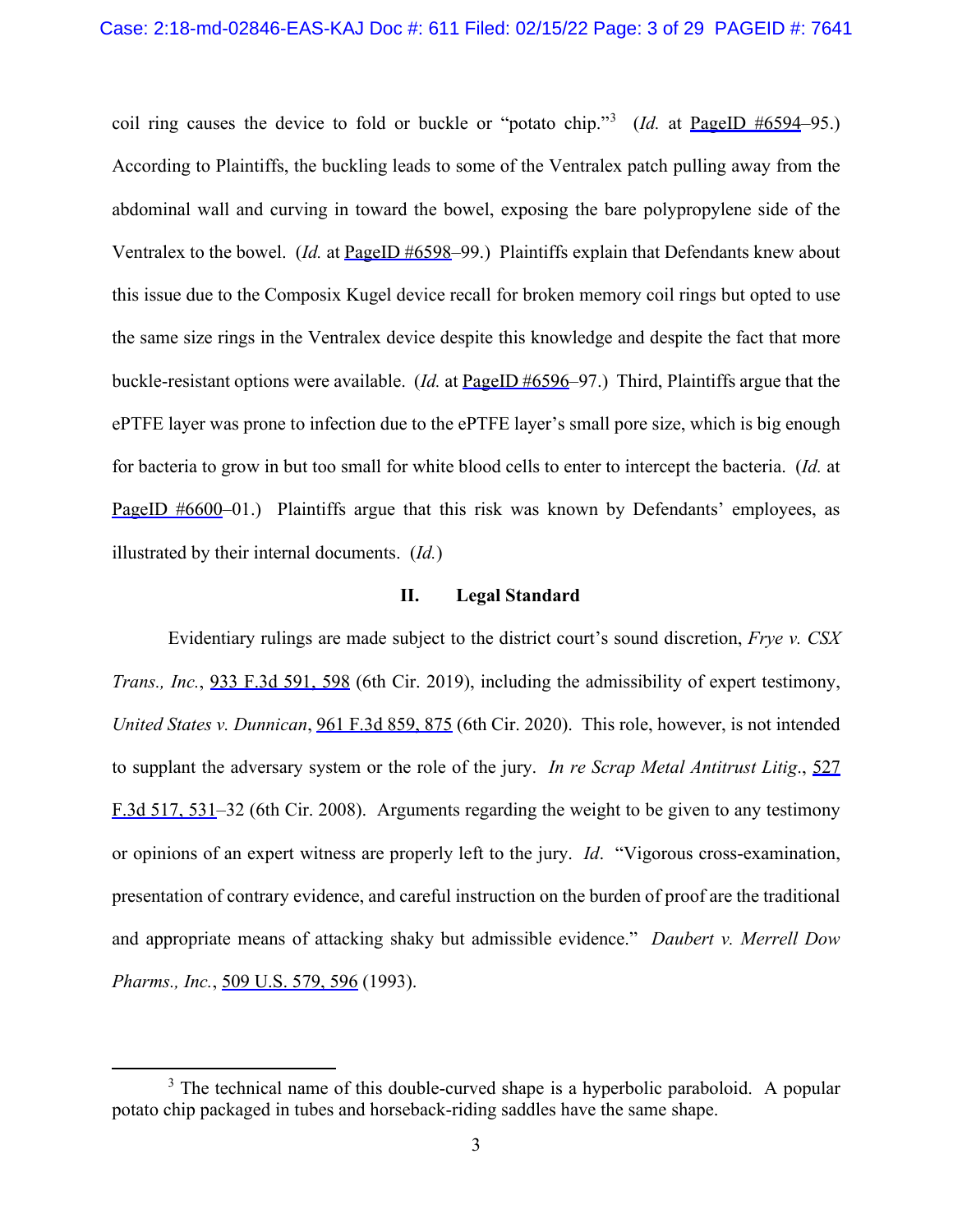The burden is on the party offering the expert opinions and testimony to demonstrate "by a preponderance of proof" that the expert evidence is admissible. *Nelson v. Tenn. Gas Pipeline Co.*, 243 F.3d 244, 251 (6th Cir. 2001). Any doubts regarding the admissibility of an expert's testimony should be resolved in favor of admissibility. *See Jahn v. Equine Servs.*, *PSC*, 233 F.3d 382, 388 (6th Cir. 2000) ("The Court [in *Daubert*] explained that Rule 702 displays a 'liberal thrust' with the 'general approach of relaxing the traditional barriers to "opinion" testimony.'" (quoting *Daubert*, 509 U.S. at 588)); Fed. R. Evid. 702 advisory committee's note to 2000 amendment ("A review of the case law after *Daubert* shows that the rejection of expert testimony is the exception rather than the rule.").

The district court's role in assessing expert testimony is a "gatekeeping" one, ensuring that only admissible expert testimony is submitted to the jury; its role is not to weigh the expert testimony or determine its truth. *United States v. Gissantaner*, 990 F.3d 457, 463 (6th Cir. 2021) (quoting *Daubert*, 509 U.S. at 597). Expert testimony, *i.e.*, testimony given by "[a] witness who is qualified as an expert by knowledge, skill, experience, training, or education," is admissible if:

(a) the expert's scientific, technical, or other specialized knowledge will help the trier of fact to understand the evidence or to determine a fact in issue; (b) the testimony is based on sufficient facts or data; (c) the testimony is the product of reliable principles and methods; and (d) the expert has reliably applied the principles and methods to the facts of the case.

Fed. R. Evid. 702. In this circuit, "[t]he Rule 702 analysis proceeds in three stages." *United States v. Rios*, 830 F.3d 403, 413 (6th Cir. 2016). "First, the witness must be qualified by 'knowledge, skill, experience, training, or education.' Second, the testimony must be relevant, meaning that it 'will assist the trier of fact to understand the evidence or to determine a fact in issue.' Third, the testimony must be reliable." *In re Scrap Metal Antitrust Litig.*, 527 F.3d at 529 (quoting Fed. R. Evid. 702.).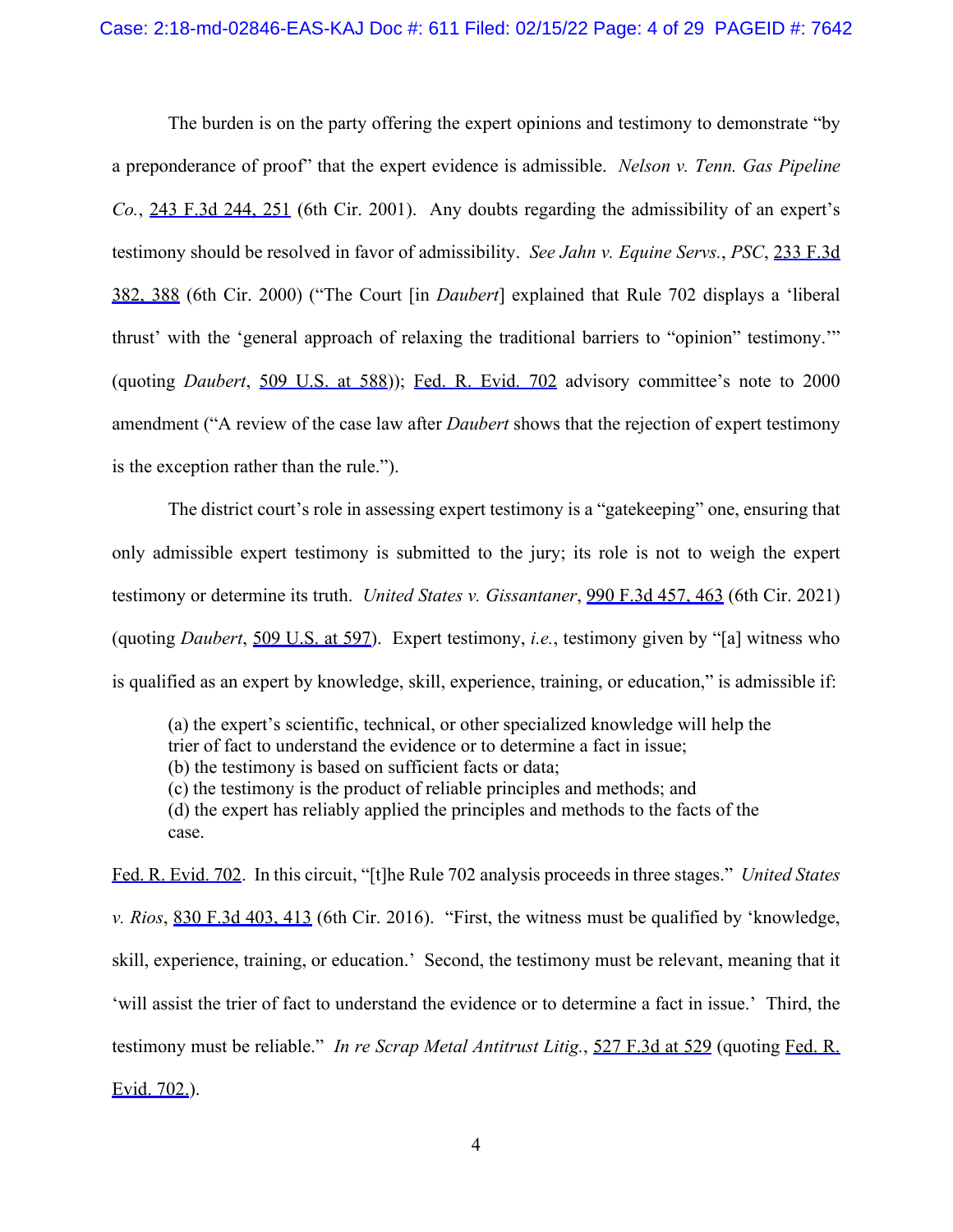First, an expert witness must be qualified by "knowledge, skill, experience, training, or education." Fed. R. Evid. 702. "[T]he issue with regard to expert testimony is not the qualifications of a witness in the abstract, but whether those qualifications provide a foundation for a witness to answer a specific question." *Madej v. Maiden*, 951 F.3d 364, 370 (6th Cir. 2020) (quoting *Berry v. City of Detroit*, 25 F.3d 1342, 1351 (6th Cir. 1994)). "[T]he only thing a court should be concerned with in determining the qualifications of an expert is whether the expert's knowledge of the subject matter is such that his opinion will likely assist the trier of fact in arriving at the truth. The weight of the expert's testimony must be for the trier of fact." *Mannino v. Int'l Mfg. Co.*, 650 F.2d 846, 851 (6th Cir. 1981). A party's expert need only meet the "'minimal qualifications' requirement—not one who could teach a graduate seminar on the subject." *Burgett v. Troy-Bilt LLC*, 579 F. App'x 372, 377 (6th Cir. 2014) (quoting *Mannino*, 650 F.2d at 851); *see also Dilts v. United Grp. Servs., LLC*, 500 F. App'x 440, 446 (6th Cir. 2012) ("An expert's lack of experience in a particular subject matter does not render him unqualified so long as his general knowledge in the field can assist the trier of fact.").

Second, expert testimony must be relevant. Expert testimony is relevant if it will "help the trier of fact to understand the evidence or to determine a fact in issue." *Bradley v. Ameristep, Inc.*, 800 F.3d 205, 208 (6th Cir. 2015) (quoting *United States v. Freeman*, 730 F.3d 590, 599–600 (6th Cir. 2013)); Fed. R. Evid. 702(a). "Expert testimony which does not relate to any issue in the case is not relevant and, ergo, non-helpful." *Daubert*, 509 U.S. at 591 (quoting 3 J. Weinstein & M. Berger, Weinstein's Evidence ¶ 702[02], p. 702–18 (1988)). "This requirement has been interpreted to mean that scientific testimony must 'fit' the facts of the case, that is, there must be a connection between the scientific research or test result being offered and the disputed factual issues in the case in which the expert will testify." *Pride v. BIC Corp.*, 218 F.3d 566, 578 (6th Cir.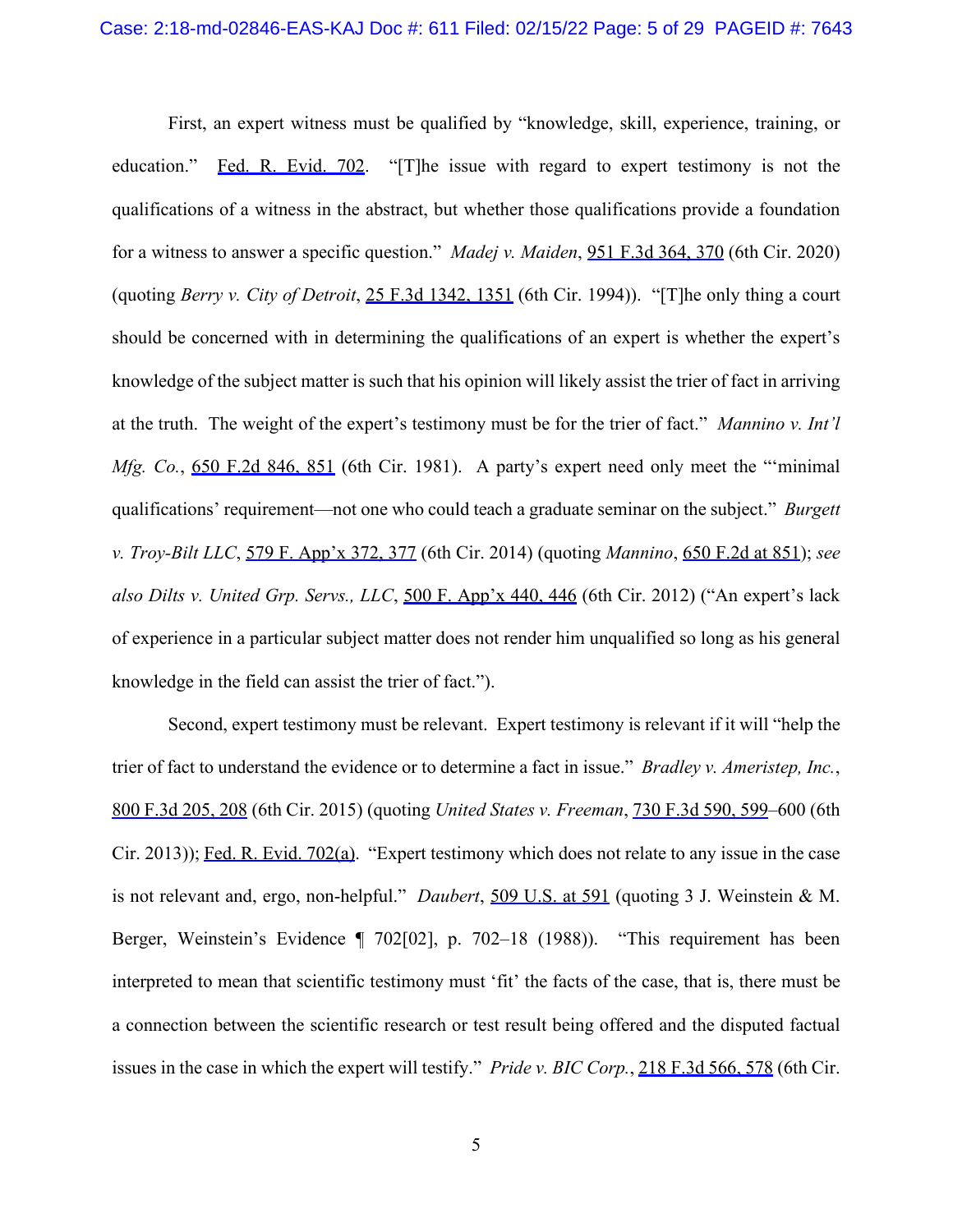2000) (citing *Daubert*, 509 U.S. at 592). This is a case-specific inquiry. *Madej*, 951 F.3d at 370 ("Whether an opinion 'relates to an issue in the case' or helps a jury answer a 'specific question' depends on the claims before the court.").

Third, expert testimony must be reliable. Rule 702 provides the following general standards to assess reliability: whether "the testimony is based on sufficient facts or data," whether "the testimony is the product of reliable principles and methods," and whether "the expert has reliably applied the principles and methods to the facts of the case." Fed. R. Evid.  $702(b)$ –(d). To evaluate reliability of principles and methods, courts consider "'testing, peer review, publication, error rates, the existence and maintenance of standards controlling the technique's operation, and general acceptance in the relevant scientific community,'" though these "factors 'are not dispositive in every case' and should be applied only 'where they are reasonable measures of the reliability of expert testimony.'" *In re Scrap Metal*, 527 F.3d at 529 (citations omitted); *see Kumho Tire Co., Ltd. v. Carmichael*, 526 U.S. 137, 150 (1999) (describing these factors as "flexible" (quoting *Daubert*, 509 U.S. at 594)). The objective of the reliability requirement is to "make certain that an expert, whether basing testimony upon professional studies or personal experience, employs in the courtroom the same level of intellectual rigor that characterizes the practice of an expert in the relevant field." *Kumho Tire*, 526 U.S. at 152.

### **III. Analysis**

Defendants challenge Dr. Beatrice's 510(k), complaint handling, testing and design control, failure to warn, intent, Material Safety Data Sheet ("MSDS"), and allegedly disclaimed opinions. Defendants also challenge any of Dr. Beatrice's opinions that allegedly fall outside of the scope of opinions offered by Plaintiffs' original expert, Dr. David A. Kessler, M.D. Dr. Beatrice's opinions are admissible in part, and the Court will not address opinions that Dr. Beatrice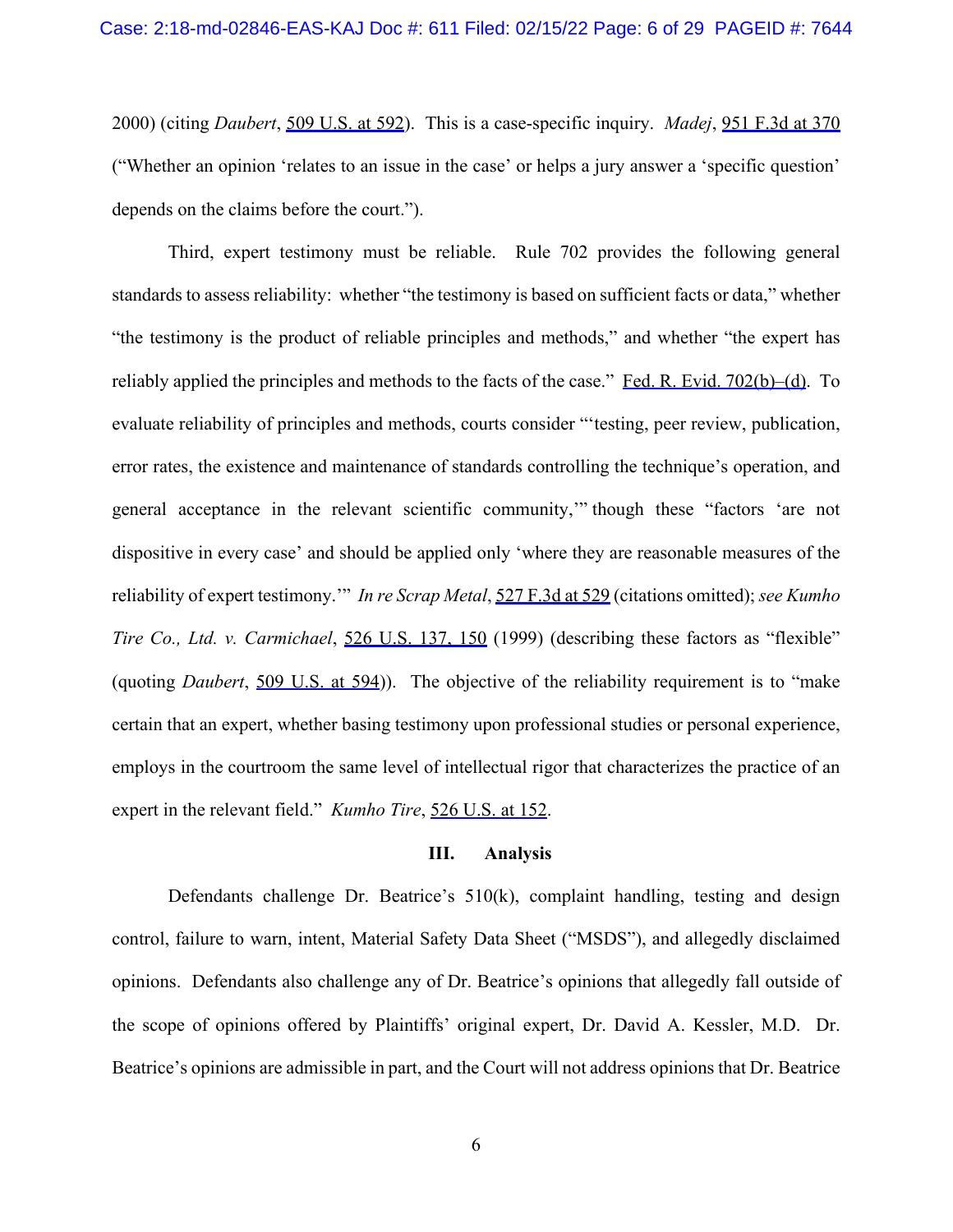does not offer or those that Plaintiffs do not intend to offer.

#### **A. Scope of Dr. Beatrice's Opinions**

Defendants repeatedly argue that many of Dr. Beatrice's opinions should be excluded because they exceed the scope of opinions offered by Dr. Kessler. In the first bellwether trial, *Johns v. CR Bard et al.*, Case No. 18-cv-1509, the plaintiff originally intended to use Dr. Kessler as a regulatory expert, but Dr. Kessler was appointed as the Chief Science Officer for the Biden administration's COVID-19 Response Task Force in January 2021. (Case No. 18-cv-1509, ECF No. 452 at PageID #23324.) Because of this appointment, the *Johns* plaintiff was forced withdraw Dr. Kessler as an expert and find a replacement expert, Dr. Beatrice. (*Id.*) The Court found that there was good cause for the substitution of Dr. Beatrice but did not allow Dr. Beatrice to present new opinions and limited Dr. Beatrice's opinions to the scope of those offered by Dr. Kessler to avoid causing prejudice to Defendants. (Case No. 18-cv-1509, ECF No. 453.) Defendants received Dr. Beatrice's expert report on May 24, 2021. (Case No. 18-cv-1509, ECF No. 449 at PageID #22731.) The order allowing substitution and limiting the scope of Dr. Beatrice's testimony was entered on June 18, 2021, approximately one and a half months prior to the start of the *Johns* trial. (Case No. 18-cv-1509, ECF No. 453.) In their motion to exclude the testimony of Dr. Kessler in this case, Defendants again argue that various opinions offered by Dr. Beatrice that exceed the scope of opinions offered by Dr. Kessler should be excluded. (*See generally* ECF No. 322.) Defendants point to the Court's ruling in *Johns* and argue that the same limits should apply here. (*Id.*)

In response, Plaintiffs argue that this case is "situated differently than the *Johns* case, in which due to the pendency of the trial, there were heightened concerns about having time to respond to purportedly 'new opinions.'" (ECF No. 327 at PageID #17860.) Plaintiffs contend that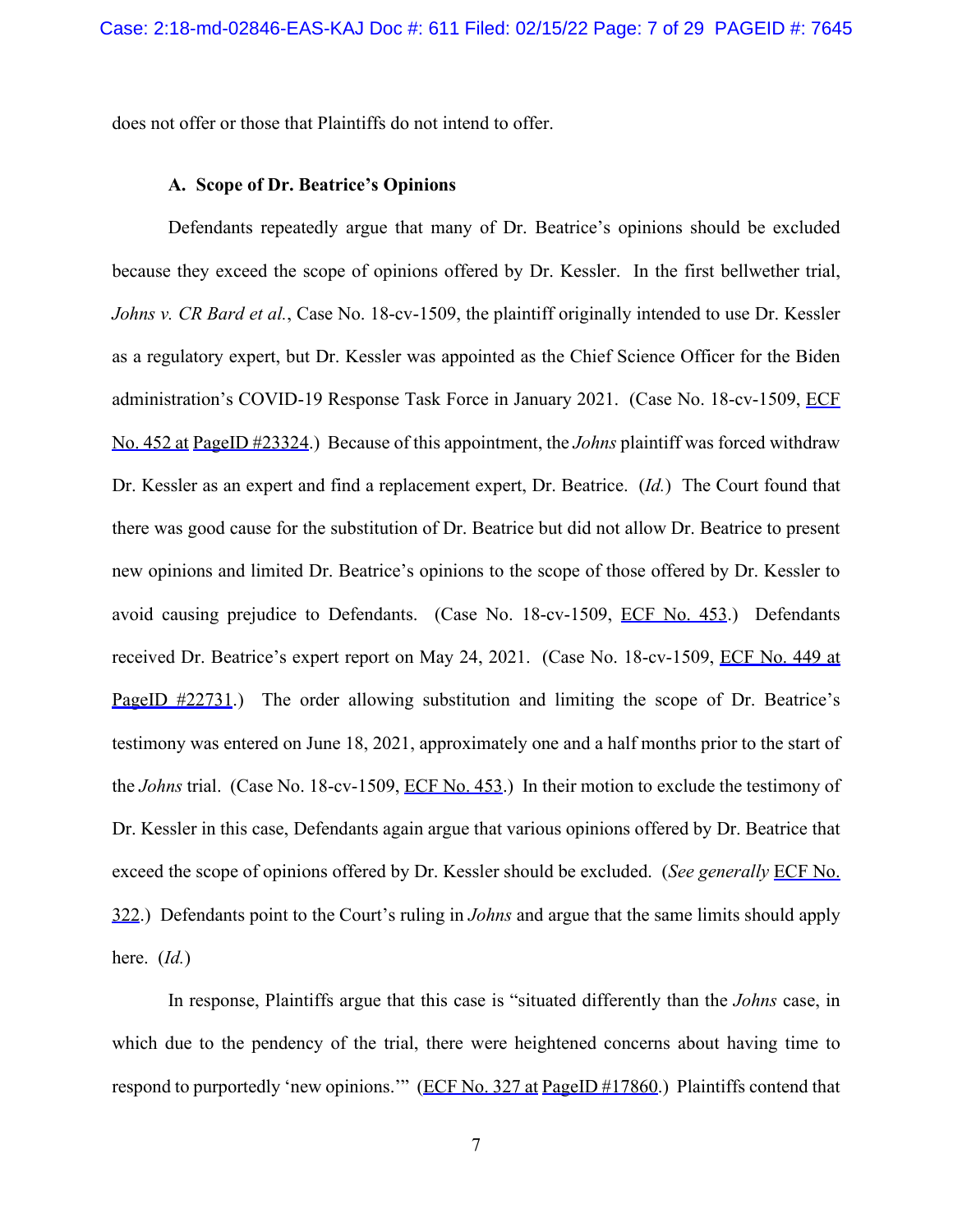the considerations here are different, and that "Defendants have had notice of Dr. Beatrice's opinions since May 2021, they have watched him testify at trial, and have had months to prepare for his deposition in December 2021. They can make no showing of unfair surprise or undue prejudice." (*Id.*) This Court agrees. Although Plaintiffs were not certain whether Dr. Kessler or Dr. Beatrice would be testifying as a regulatory expert in this trial until late November 2021, Defendants have had Dr. Beatrice's expert report since May 2021, almost a year before trial is set to begin in this case. Additionally, Dr. Beatrice's deposition for this case was conducted in December 2021, approximately three months prior to trial. The postponements of the trial in this case have given Defendants even more time to prepare with respect to Dr. Beatrice. In *Johns* the timeframe was much shorter. Defendants do not face the same risk of prejudice in this case, having had much more time to prepare. Therefore, the Court will not limit the scope of Dr. Beatrice's opinions to fit within the scope of opinions offered by Dr. Kessler.

### **B. 510(k) Opinions**

The Ventralex comes in three sizes: small, medium, and large. (*Id.*) The small and medium sizes were cleared through the 510(k) premarket notification process by the Food and Drug Administration ("FDA") on July 16, 2002.<sup>[4](#page-7-0)</sup> (ECF No. 57-5 at PageID #653-56.) Defendants listed the Composix Kugel Mesh as the predicate device. (*Id.* at PageID #656.) The large size was subsequently brought to market via "a no 510(k) rationale based upon the 510(k) for the Composix Kugel product." (ECF No. 57-8 at PageID  $#673$ .) A no-510(k) rationale is when a 510(k) application does not need to be submitted because the manufacturer has made changes that do not "significantly affect the safety or effectiveness of the device." (ECF No. 57-9 at PageID

<span id="page-7-0"></span><sup>4</sup> The 510(k) premarket approval process has been described previously in this MDL in *In re Davol, Inc./C.R. Bard, Inc., Polypropylene Hernia Mesh Prods. Liab. Litig.*, Nos. 2:18-cv-01509, 2:18-md-2846, 2020 WL 6603657, at \*7–8 (S.D. Ohio Oct. 20, 2020) (MIL No. 4).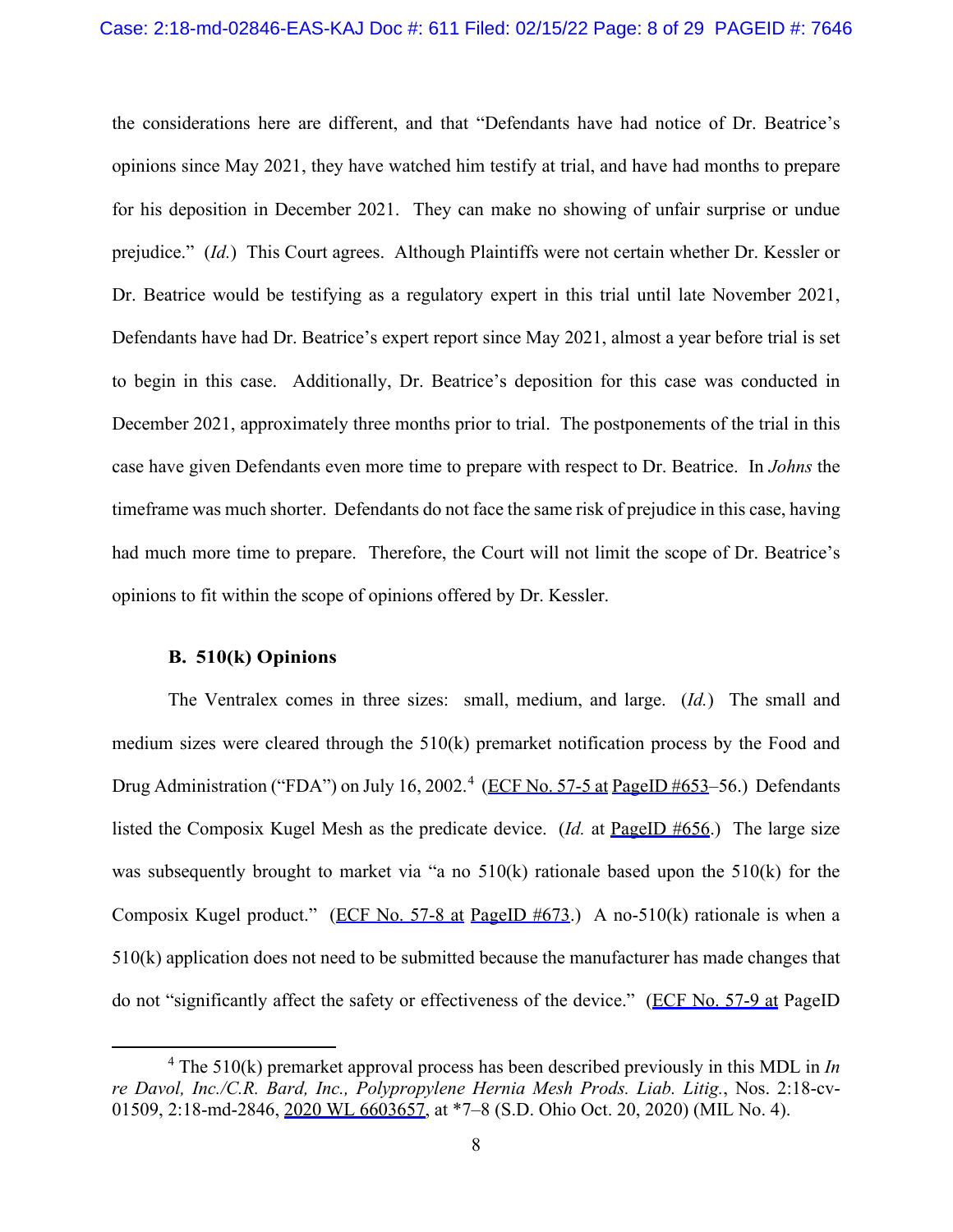#675–76 (citation omitted).)

Defendants claim that Dr. Beatrice's opinion regarding Defendants' decision not to submit a 510(k) application for the Ventralex Large was not disclosed in his expert report and was disclosed for the first time at his deposition. Pursuant to Federal Rule of Civil Procedure  $26(a)(2)(B)(i)$ , an expert witness's report must contain "a complete statement of all opinions the witness will express and the basis and reasons for them." Fed. R. Civ. P.  $26(a)(2)(B)(i)$ . Defendants point to Dr. Beatrice's deposition testimony that he had "not disclosed a specific statement that gives [him] an opinion on whether or not a no 510(k) decision was made, but throughout [his] report [he] indicate[s] what the problems were, and any competent regulatory expert would have had other options other than no  $510(k)$  decision. As a matter of fact, that was evident in [his] report even if [he] didn't make a specific statement." (ECF No. 322-1 at 28:17-24.) Defendants claim that none of the mentions of the 510(k) process in Dr. Beatrice's report "suggest that Dr. Beatrice was opining that [Defendant]'s decision not to submit a 510(k) for the Ventralex large was inappropriate and/or did not comply with FDA regulations." (ECF No. 322 at PageID  $\#17491$ .) In addition, Defendants argue that Dr. Beatrice's 510(k) opinions should be excluded because they are "fundamentally different than any opinion offered by Dr. Kessler." (ECF No. 322 at PageID #17492.) The Court addressed Dr. Beatrice's opinions as they relate the scope of Dr. Kessler's opinions above. *Supra* Part III.A.

In response, Plaintiffs claim that Dr. Beatrice's 510(k) opinions were not undisclosed. (ECF No. 327 at PageID #17857–59.) Plaintiffs argue that, although the opinion was "not explicitly stated in Dr. Beatrice's report word-for-word," Defendants fail to acknowledge what should have been "plain as day, given the multiple criticisms offered by Dr. Beatrice of the development and launch of the Large Ventralex<sup>[.]"</sup> (*Id.* at **PageID** #17857.) Plaintiffs also argue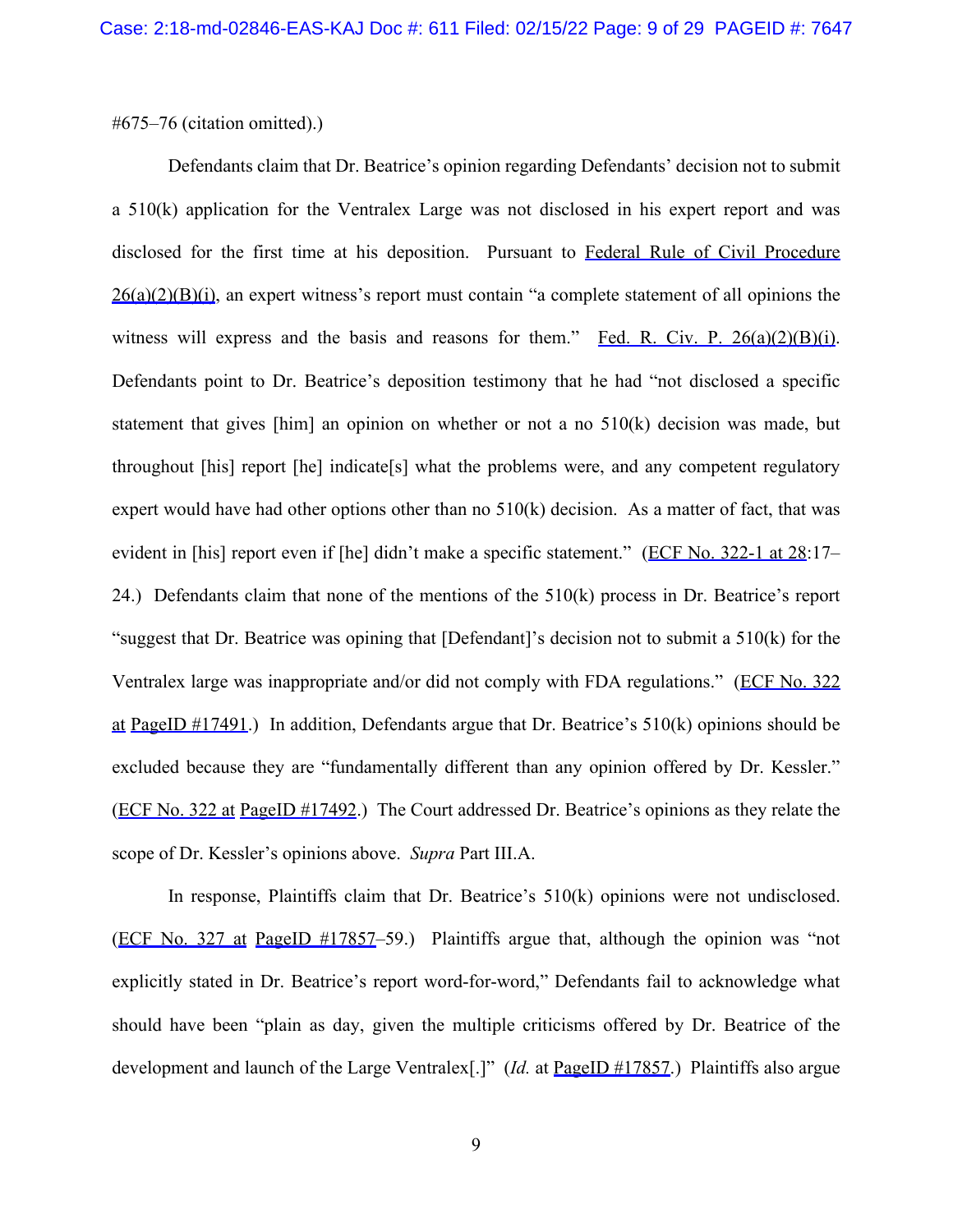#### Case: 2:18-md-02846-EAS-KAJ Doc #: 611 Filed: 02/15/22 Page: 10 of 29 PAGEID #: 7648

that, even though Defendants claim that these opinions were undisclosed, Defendants moved in limine to exclude evidence or argument that Defendants improperly failed to get 510(k) clearance two months prior to Dr. Beatrice's deposition, which was denied in the Court's Motions in Limine ("MIL") Order No. 15, also prior to Dr. Beatrice's deposition. The MIL Order noted that "Plaintiffs are not presenting evidence that the Ventralex Large Hernia Patch was illegally on the market. Instead, they are simply disagreeing with Defendants that [Defendants] utilized the appropriate route to market." (ECF No. 276 at PageID  $\#16837$ .) Plaintiffs claim that because Defendants' counsel initiated the line of questioning regarding Dr. Beatrice's opinion on the no 510(k), Defendants' claim that they were unaware of the opinion is implausible.

Defendants counter that in their MIL No. 25, they did not mention Dr. Beatrice, and "nothing about the [MIL] in any way suggests that [Defendants] had notice that Dr. Beatrice intended to offer an undisclosed opinion concerning the regulatory pathway [Defendants] chose for the Ventralex [L]arge. Rather, as [they] did in *Johns*, [Defendants] merely moved to exclude a category of evidence and argument offered by Plaintiffs that [they] considered irrelevant and unduly prejudicial." (ECF No. 333 at PageID #18368.) As to defense counsel's questioning at Dr. Beatrice's deposition, Defendants note that they questioned Dr. Beatrice about multiple opinions not disclosed in his report as a basis for exclusion at trial. (*Id.*) Defendants "w[ere] not suggesting that [they] secretly believed Dr. Beatrice would be offering these undisclosed opinions at trial. Rather, [they were] confirming that Dr. Beatrice would not be ambushing [Defendants] at trial with undisclosed opinions." (*Id.*)

Federal Rule of Civil Procedure 26(a)(2) governs the disclosure of expert testimony, requiring parties to disclose the identity of any witness it may use a trial to present evidence under Federal Rule of Evidence 702, 703, or 705. *See* Fed. R. Civ. P. 26(a)(2)(A). That disclosure must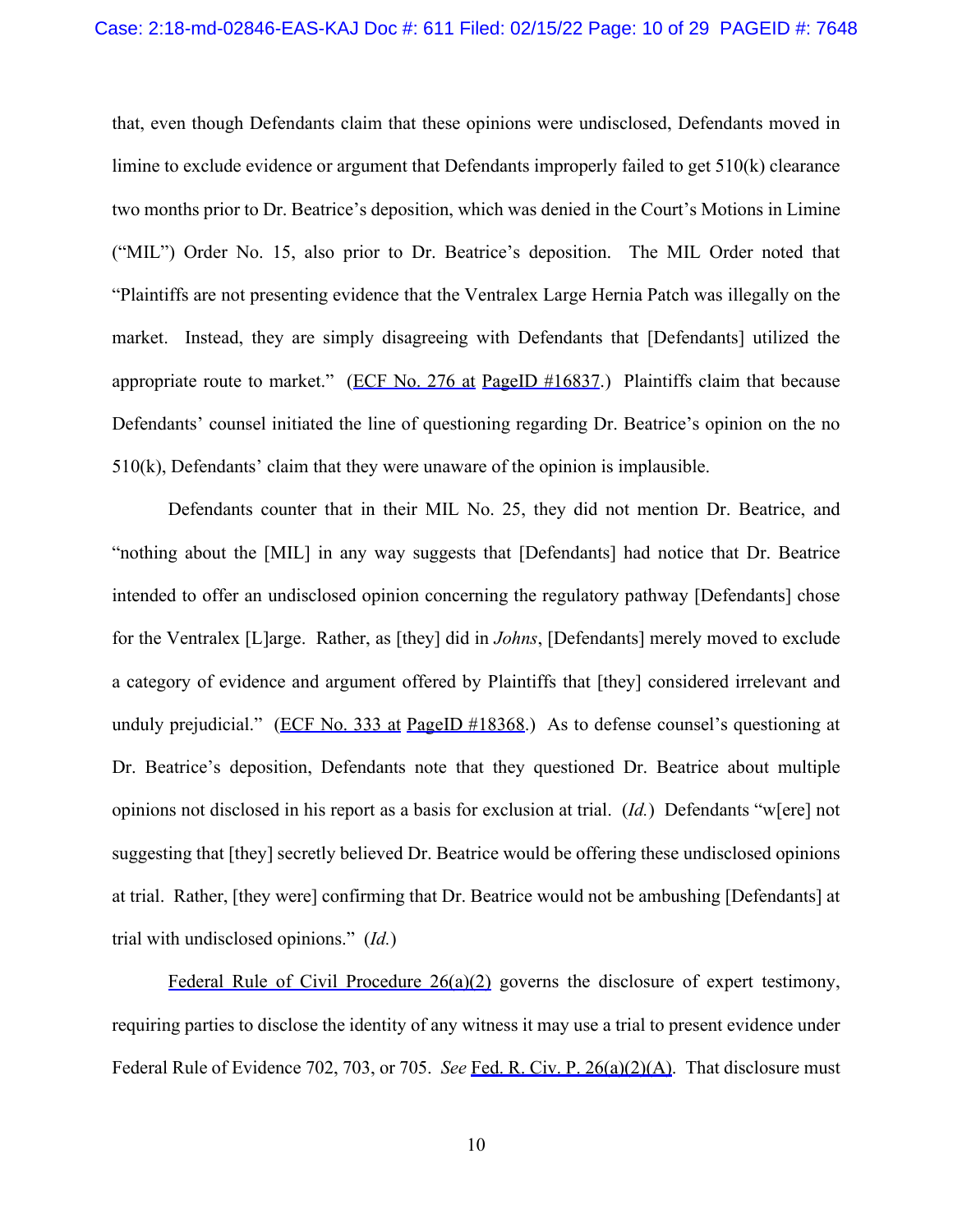be accompanied by a written report that contains, among other things, "a complete statement of all opinions the witness will express and the basis and reasons for them" and "the facts or data considered by the witness in forming them." Fed. R. Civ. P.  $26(a)(2)(B)$ . The parties must make their expert disclosures "at the times and in the sequence that the court orders" and supplement "when required under Rule 26(e)." Fed. R. Civ. P. 26(a)(2)(D)–(E). If a party fails to provide information as required by Rule 26(a) or (e), they may not use that information at trial "unless the failure was substantially justified or is harmless." Fed. R. Civ. P.  $37(c)(1)$ . The Court may also impose other sanctions. *Id*.

Defendants claim that Dr. Beatrice's 510(k) opinions are undisclosed "surprise" opinions, and that Defendants should not be required to "read between the lines" to deduce Dr. Beatrice's conclusion that the decision not to submit a 510(k) for the Ventralex Large was inappropriate. However, as Defendants pointed out in relation to one of their own expert witnesses in *Johns*, "courts have distinguished between new opinions and further development of opinions contained in the expert report. Indeed, an expert is permitted to expand on proposed testimony relating to the same core opinions as in the report, so long as the underlying opinions remain the same." (Case No. 18-cv-1509, ECF No. 146 at PageID #9111 (citing *Level 3 Communications, LLC v. Floyd*, Case No. 1:09-0082, 2011 WL 1106420, at \*3–4 (M.D. Tenn. Mar. 23, 2011)).) In Evidentiary Motions Order ("EMO") No. 3, the Court agreed with Defendants' arguments that the allegedly undisclosed opinions were evident in the expert's report:

Put more simply, Bard's position appears to be that Dr. Badylak disclosed in his supplemental report that his opinions related to the animal studies were consistent with the study reports, and that the study reports are consistent with his testimony that he observed the presence of the ST coating at 28 days.

Bard contends "courts have distinguished between new opinions and further development of opinions contained in the expert report. Indeed, an expert is permitted to expand on proposed testimony relating to the same core opinions as in the report, so long as the underlying opinions remain the same." (*Id*. at 7) (citing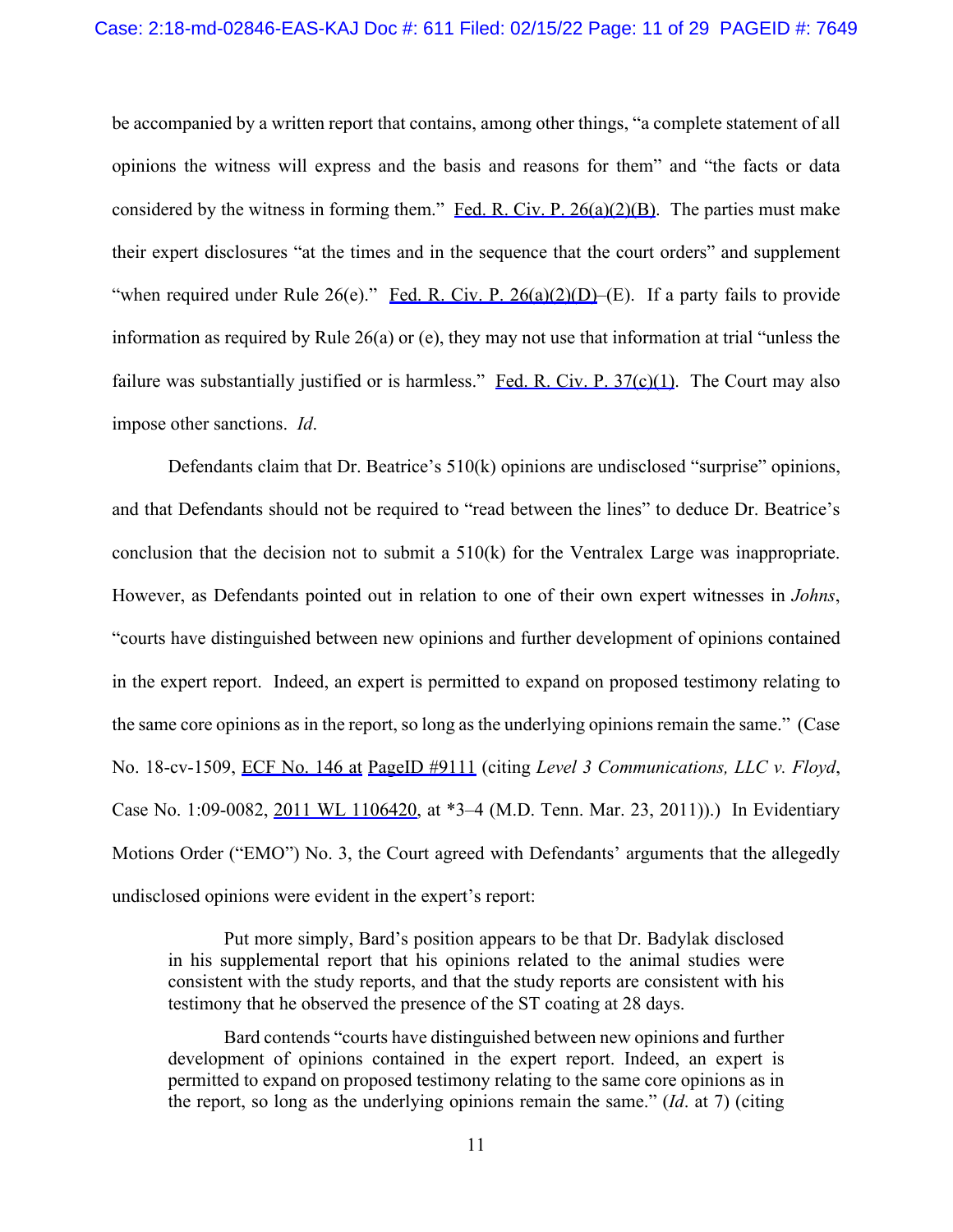cases). According to Bard, "Dr. Badylak's challenged opinion is consistent with what is in his Supplemental Report and what is shown in the DB-300 and DB-364 study reports" and that the challenged opinion "does not contradict any of Dr. Badylak's prior opinions, nor does it constitute a material change in opinion." (*Id*. at 8.)

Bard's arguments are well-taken. Though the Court agrees with Plaintiffs that the specific opinion regarding the presence of the ST coating was not included in either of Dr. Badylak's written reports, Rule 26 "contemplates that the expert will supplement, elaborate upon, explain and subject himself to cross-examination upon his report." *Thompson v. Doane Pet Care Co.*, 470 F.3d 1201, 1203 (6th Cir. 2006) ("Section 26(a)(2)(B) does not limit an expert's testimony simply to reading his report. No language in the rule would suggest such a limitation."). It was evident from Dr. Badylak's supplemental report that he reviewed the materials for the animal studies and that his opinions were consistent with the study reports. Plaintiffs' counsel knew Dr. Badylak had reviewed the animal studies, and it was Plaintiffs' counsel who initiated the line of questioning regarding Dr. Badylak's review of the animal studies at his deposition.

. . .

Plaintiffs claim to be surprised by this opinion. But as Plaintiffs themselves claim, "[o]ne of the core issues from the beginning of the Bard hernia mesh cases involving Sepra Technology ("ST") is the early resorption of the ST hydrogel coating…which results in bare polypropylene being exposed to visceral tissues such as the bowel, liver, spleen, and omentum." (Pls.' Mot. to Strike at 1-2.) Plaintiffs sought, and obtained through this Court's CMO 24, access to the animal studies at issue here and a schedule for each side's experts to submit reports regarding those studies. Plaintiffs are thus very familiar with the issues to which Dr. Badylak's challenged opinion relates: the alleged early resorption of ST coating and the animal studies.

(Case No. 18-cv-1509, EMO No. 3, ECF No. 157 at PageID  $\#$  9511–13.) The same analysis

applies here. Plaintiffs' 510(k) arguments are a central part of their case and are hardly a surprise to Defendants. As Plaintiffs noted, the issue has already come up in a MIL. Additionally, "Rule 26 contemplates that the expert will supplement, elaborate upon, explain and subject himself to cross-examination upon his report," exactly as Dr. Beatrice did in his deposition. (*Id.*) Dr. Beatrice's report focuses heavily on the 510(k) process and Defendants' use of it, and "[Rule]  $26(a)(2)(B)$  does not limit an expert's testimony simply to reading his report. No language in the rule would suggest such a limitation." *Thompson v. Doane Pet Care Co.*, 470 F.3d 1201, 1203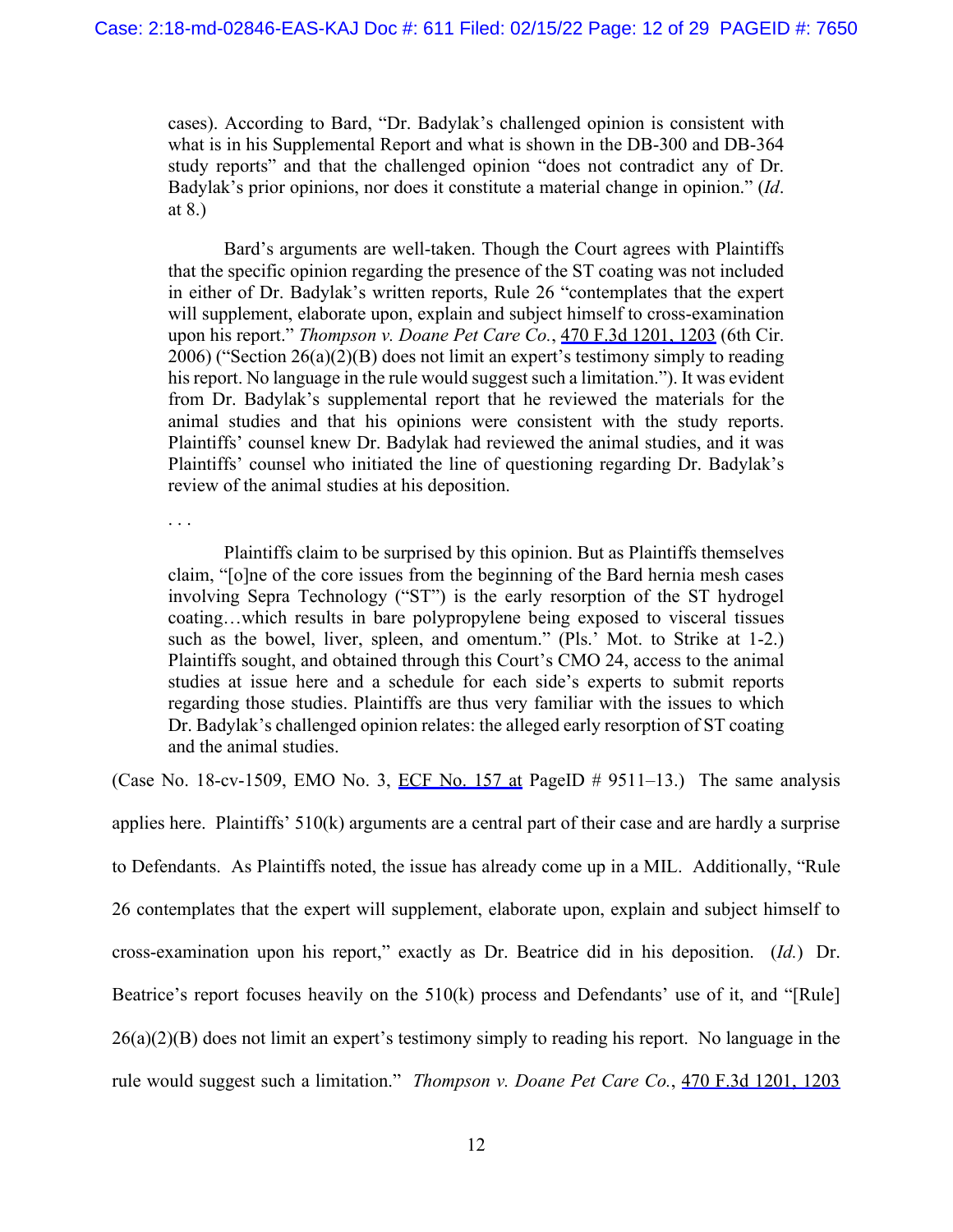(6th Cir. 2006). Dr. Beatrice's opinions regarding the 510(k) process as it relates to the Ventralex Large are not new opinions, but further development of the core opinions stated in his report. Accordingly, Dr. Beatrice's 510(k) opinions will not be excluded as impermissible undisclosed opinions.

### **C. Complaint Handling Opinions**

Defendants point out that in *Johns*, the Court concluded that although Dr. Kessler summarized certain complaints in his expert report, he did not offer any affirmative opinion on Defendants' complaint handling process, and Defendants argue that the same is true here of Dr. Beatrice. (ECF No. 322 at PageID #17492.) Defendants also note that in *Johns*, the plaintiff agreed not to elicit testimony on Dr. Beatrice's complaint handling opinions, but reserved his right to offer the opinions in rebuttal if appropriate. (*Id.*) Dr. Beatrice intends to offer the following opinions at trial: 1) that Defendants failed to adequately monitor complaints of buckling mesh products; 2) that Defendants failed to adequately track and monitor trending complaints of infection; and 3) the inadequacies in Defendants' complaint handling processes would have impacted the accuracy of complaint rate calculations. (*Id.*) According to Defendants, at his deposition Dr. Beatrice also opined that certain medical device reports ("MDRs") provided Defendants notice of the risk of buckling prior to Mr. Milanesi's implant surgery, but Defendants claim that Dr. Beatrice's expert report identifies only post-implant MDRs as the basis for this opinion. (*See* MIL Order No. 44, ECF No. 320 (holding that evidence of Defendants' conduct occurring after Mr. Milanesi's surgery is not admissible to show notice and is only admissible to show malice or reckless disregard for the purpose of punitive damages).) Defendants argue that none of the post-implant MDRs would have put Defendants on notice of any alleged risks prior to Mr. Milanesi's implant surgery. (ECF No. 322 at PageID #17493.) Defendants further argue that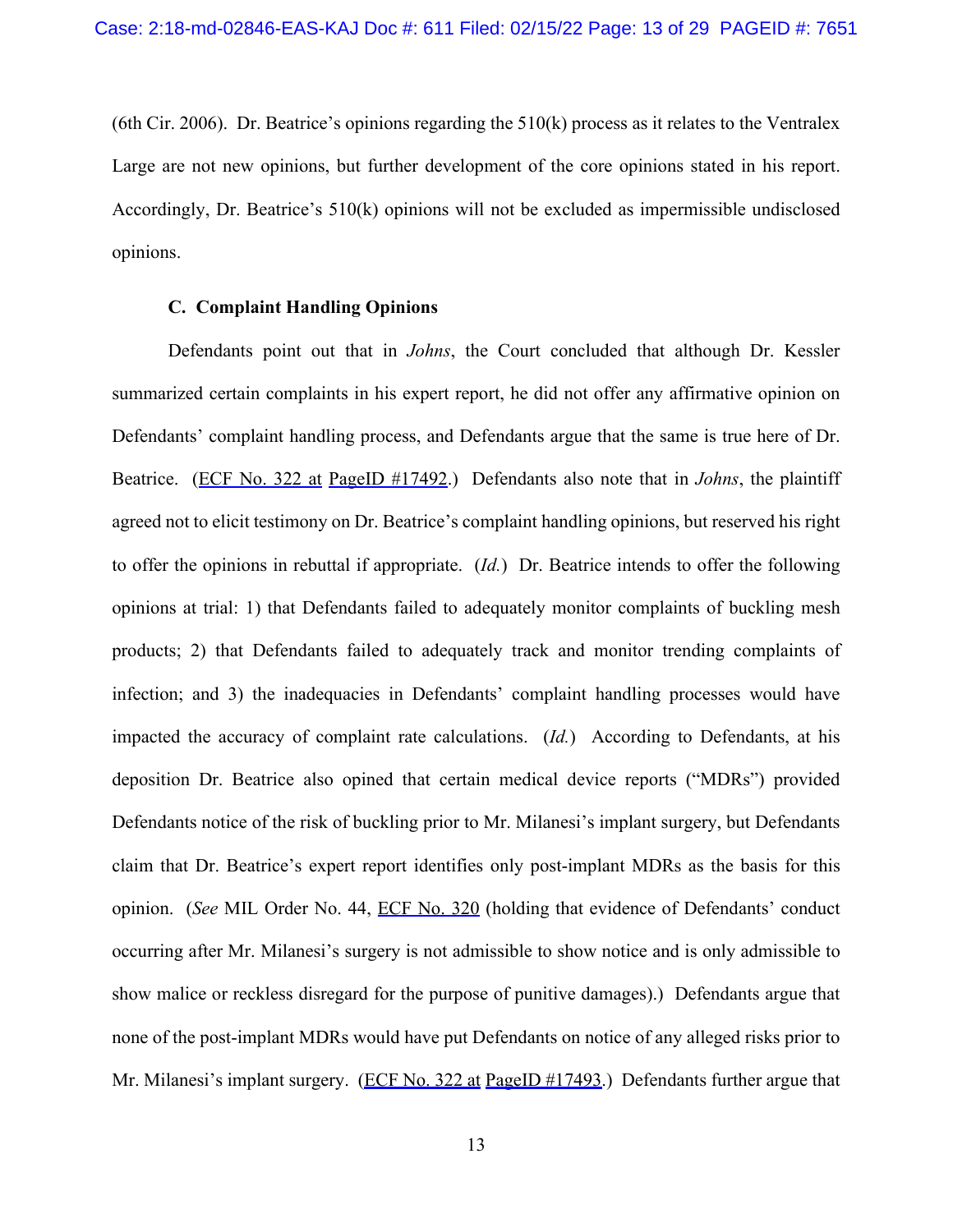these opinions should be excluded under Rule 702 because they are not based on sufficient facts and data. (*Id.* at PageID #17493–94.) Defendants say that Dr. Beatrice relies on incorrect assumptions about actions Defendants took or did not take with respect to the investigation and reporting of certain complaints. (*Id.*) Defendants also argue that Dr. Beatrice's complaint handling opinions exceed the scope of Dr. Kessler's opinions. The Court addressed Dr. Beatrice's opinions as they relate the scope of Dr. Kessler's opinions above. *Supra* Part III.A.

Plaintiffs acknowledge that Dr. Beatrice reviewed some post-implant complaints, and note that he also looked at complaint data from prior to Mr. Milanesi's surgery. (ECF No. 327 at PageID #17861.) Dr. Beatrice also relied on reports about the Composix Kugel and Ventralex family of products. (*Id.*) Plaintiffs claim that Defendants fail to acknowledge that the Court did not exclude MDRs on the basis of when they were received or reported but restricted the admissibility of MDRs to those that were "substantially similar" to this case. (*Id.* at PageID #17862.) Plaintiffs argue that Dr. Beatrice should be permitted to offer opinions based on the reports and complaints and how they were handled or responded to by Defendants. (*Id.*) Plaintiffs point to the December 15, 2021 pretrial conference, at which the Court ruled that post-surgery FDA reports regarding late-filed complaint reports were admissible to show malice. (ECF No. 330 at PageID #18296–97.)

The Court has previously addressed the issue of the admissibility of MDRs. In MIL Order No. 34, the Court ruled that pre-surgery MDRs that were "substantially similar" to this case based on certain criteria may be used to show notice or knowledge. (MIL Order No. 34, ECF No. 310.) In MIL Order No. 44, the Court addressed the issue of post-surgery evidence and ruled that such evidence may not be used to show notice or knowledge, but only to show malice or disregard for the purposes of punitive damages. (MIL Order No. 44, ECF No. 320.) The Court again addressed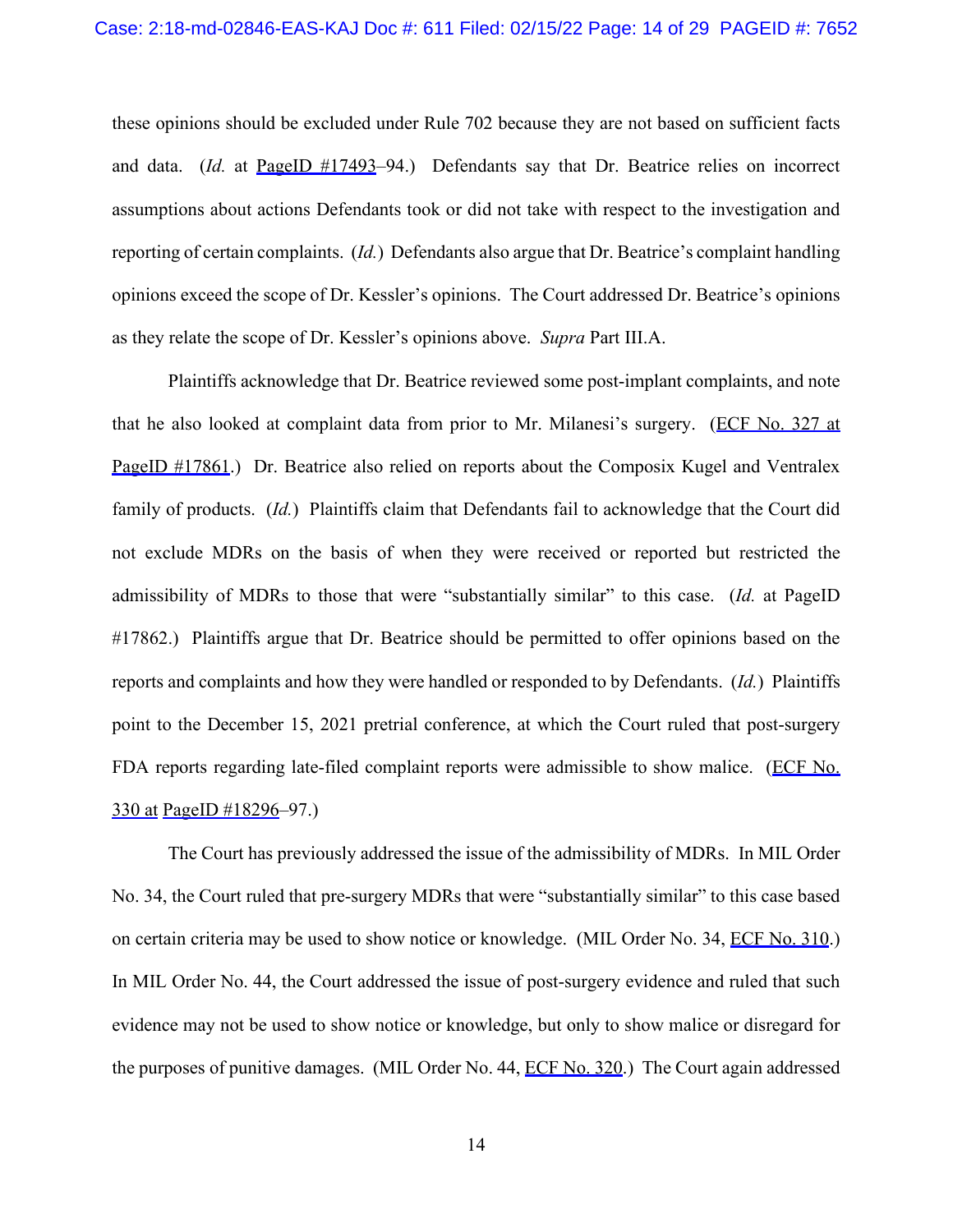the specific issue of post-surgery MDRs at the December 15, 2021 pretrial conference. The Court ruled that evidence of Defendants' reporting and complaint handling procedures "[may not] come in for proof of anything substantive. It goes to either malice or recklessness" for purposes of punitive damages. (ECF No. 330 at PageID #18297.) Because the Court has already specifically addressed the issue of the admissibility of both pre-surgery and post-surgery MDRs and for what purposes they may be used, the Court will not again delve into this argument. Dr. Beatrice's opinions that are based on substantially similar pre-surgery MDRs may be used to show Defendants' notice or knowledge, and post-surgery MDRs are limited to show malice or reckless disregard for the purpose of punitive damages.

Defendants' arguments regarding Dr. Beatrice's complaint handling opinions primarily focus on the scope of Dr. Kessler's opinions and the use of post-surgery MDRs. Additionally, Defendants also argue that Dr. Beatrice's complaint handling opinions are not based on sufficient facts and data, and that pre-implant complaints were not cited in his report. (ECF No. 333 at PageID #18371.) However, Dr. Beatrice does cite to his review of Defendants' reports and data, including pre-surgery MDRs. (ECF No. 327-1 at  $\P$  257.1–257.5.) Although Defendants may disagree with Dr. Beatrice's interpretation, that goes to weight rather than admissibility and is something Defendants are free to argue at trial. Dr. Beatrice does base his opinions on sufficient facts and data, and therefore his complaint handling opinions are admissible.

### **D. Testing and Design Control Opinions**

Defendants argue that Dr. Beatrice's opinions on testing and design control should be excluded. Defendants note that in *Johns*, the Court allowed Dr. Beatrice's design control opinions because they formed the basis for his testing opinions, and because Dr. Beatrice's experience with the FDA and elsewhere made him qualified to give an opinion about Defendants' design controls.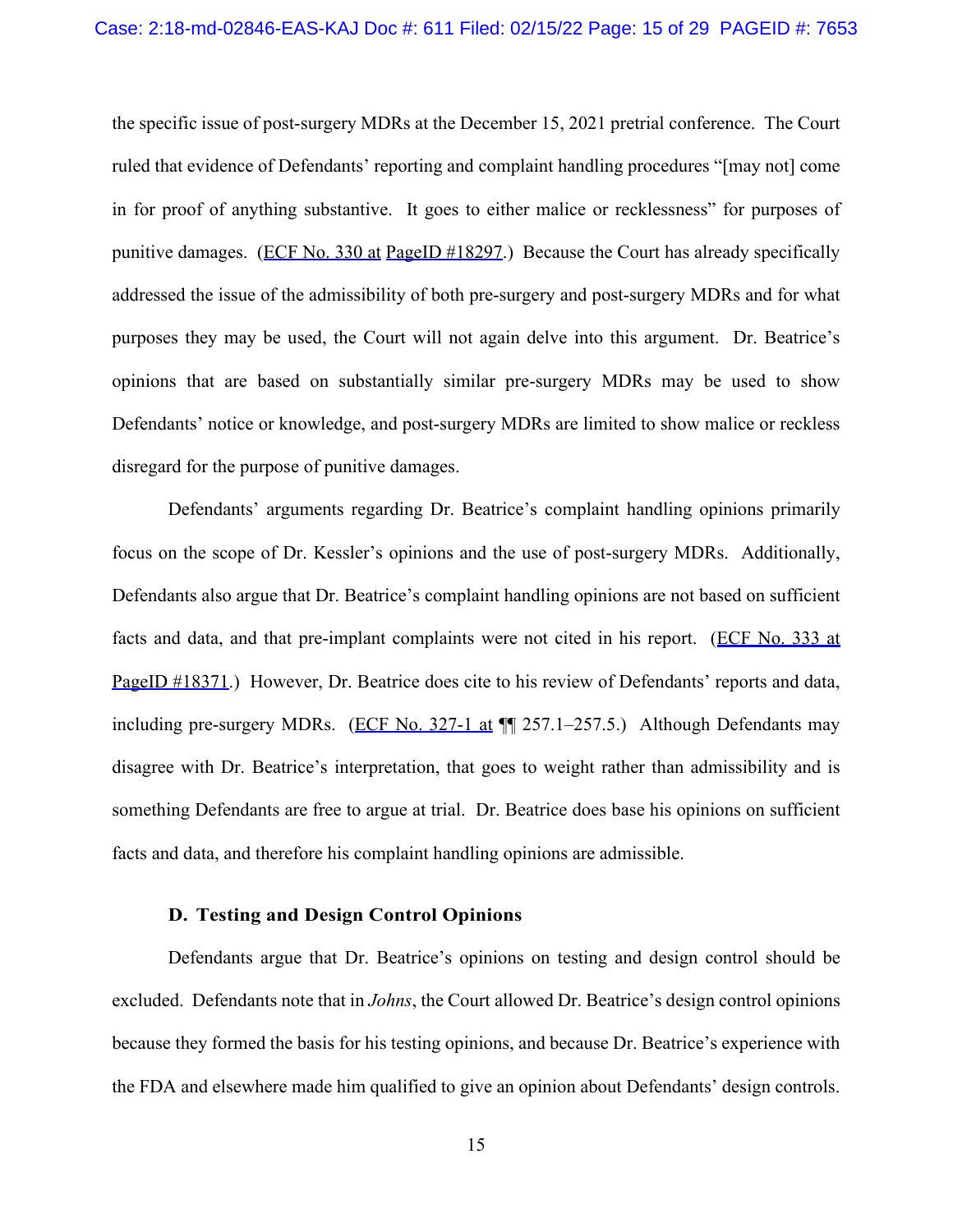(ECF No. 322 at PageID #17495–02; *see* EMO No. 15, Case No. 18-cv-1509, ECF No. 501.) The Court also ruled that Dr. Beatrice's reliance on the methodology he was trained to use at the FDA rendered his opinions reliable. Here, Defendants again seek to exclude these opinions because they argue that the opinions fall outside the scope of Dr. Kessler's opinions, and because the opinions at issue in this case are specific to the Ventralex and the grounds for exclusion are different, so a different result is warranted. The Court addressed Dr. Beatrice's opinions as they relate the scope of Dr. Kessler's opinions above. *Supra* Part III.A.

According to Defendants, Dr. Beatrice is not qualified to opine on the adequacy of Defendants' testing of the Ventralex Large. (ECF No. 322 at PageID #17500.) Defendants argue that Dr. Beatrice lacks the requisite biomechanical engineering, medical, and biocompatibility experience to render opinions on the subject, and that Dr. Beatrice has no experience with hernia mesh devices. Defendants acknowledge that the Court rejected this argument in *Johns*, and restate the argument in this case for the purposes of appeal. (*Id.*; *see* EMO No. 15, Case No. 18-cv-1509, ECF No. 501.) Plaintiffs claim that Defendants are recycling arguments that they made in *Johns*, and that Defendants have not raised any issues that warrant a different finding in this case. (ECF No. 327 at PageID #17866.) This Court agrees. Dr. Beatrice is qualified as an expert by knowledge, skill, experience, training, or education. Dr. Beatrice is a regulatory expert, which includes design control and labeling experience. He has over 40 years of experience in FDA regulatory work, including serving as a consultant on these issues to this day. (ECF No. 322-2 at ¶¶ 1, 4.) Dr. Beatrice worked for the FDA as a regulator, inspector, and reviewer. (*Id.* at ¶10.) Then he spent more than 16 years working in regulatory compliance in high-seniority positions for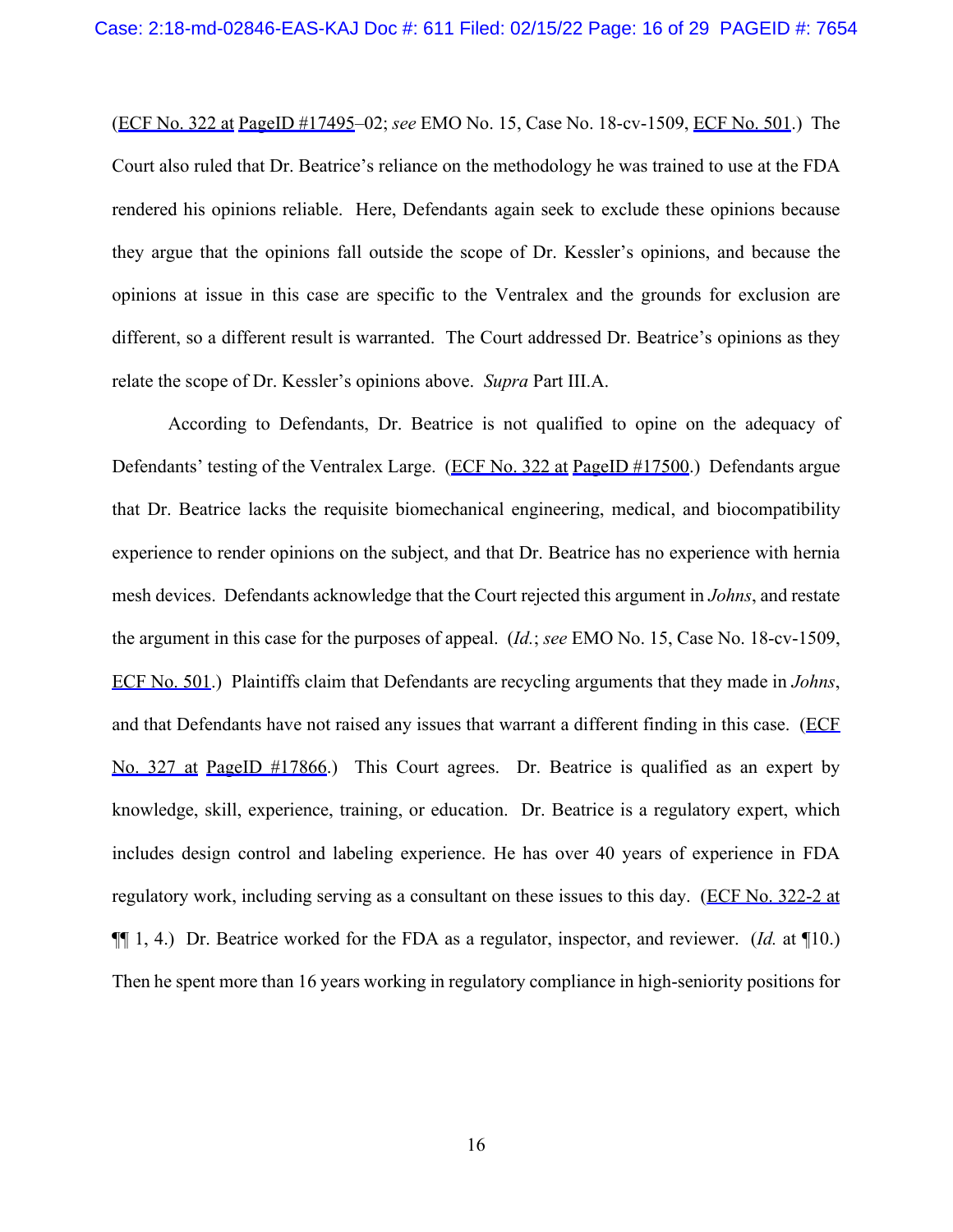private companies. (*Id.* at ¶¶ 10–13.)

As the Court noted in *Johns*,

Courts have considered an expert's regulatory experience and training as sufficient indicators of reliability under these circumstances, including in the FDA regulatory context. *Id.* (pointing to the expert's pharmacy experience and expertise with Texas pharmacy regulations); *Par Pharm., Inc. v. Hospira, Inc.*, No. 17-944- JFB-SRF, 2019 WL 2396748, at \*3 (D. Del. June 6, 2019) (holding an FDA regulatory expert's opinion was reliable due to her knowledge and experience). In *Baldonado v. Wyeth*, for example, the district court concluded that an FDA regulatory expert's opinion that additional testing was necessary according to FDA labeling regulations was reliable due to her knowledge of and training on the FDA regulations and her experience advising drug manufacturers on these regulations. No. 04 C 4312, 2012 WL 3234240, at \*5 (N.D. Ill. Aug. 6, 2012) (collecting cases). The expert specifically used the methodology that she was trained to use at the FDA. *Id.*

Dr. Beatrice relies on his knowledge and expertise on FDA regulations, rendering his opinions reliable. He worked for the FDA for twenty-two years as a regulator, inspector, and reviewer; spent 13 years at a multinational corporation as a regulatory and quality compliance officer, and since then has served as a consultant doing the same. (ECF No.  $467-1$  at  $\P$  4–15.) Like the expert in *Baldonado*, Dr. Beatrice relies on the methodology he was trained to use at the FDA. (ECF No. 467-2 at pp. 14–15, 26.) This methodology is evident in Dr. Beatrice's report. First, Dr. Beatrice sets forth the relevant design control and labeling regulations. (ECF No. 467-1 at PageID  $\P$  54–62, 80.) Then, he applies these regulations to the facts matter at hand.

(EMO No. 15, Case No. 18-cv-1509, ECF No. 501 at PageID  $#26761-62$ .) The same analysis applies here. Accordingly, Dr. Beatrice is qualified to offer his opinion.

Defendants argue that Dr. Beatrice's testing and design control opinions are not based on sufficient facts or reliable methodology. (ECF No. 322 at PageID #17497–500.) Although the Court allowed such opinions in *Johns*, Defendants claim that those opinions should be excluded in this case because they are based on incorrect facts and assumptions controverted by the evidence. *(Id.* at PageID #17497.) Defendants claim that Dr. Beatrice incorrectly assumes that the Ventralex is larger than the models of the Composix Kugel that were recalled because of ring breaks; according to Defendants, there is no history of failures of the 0.030" memory coil rings in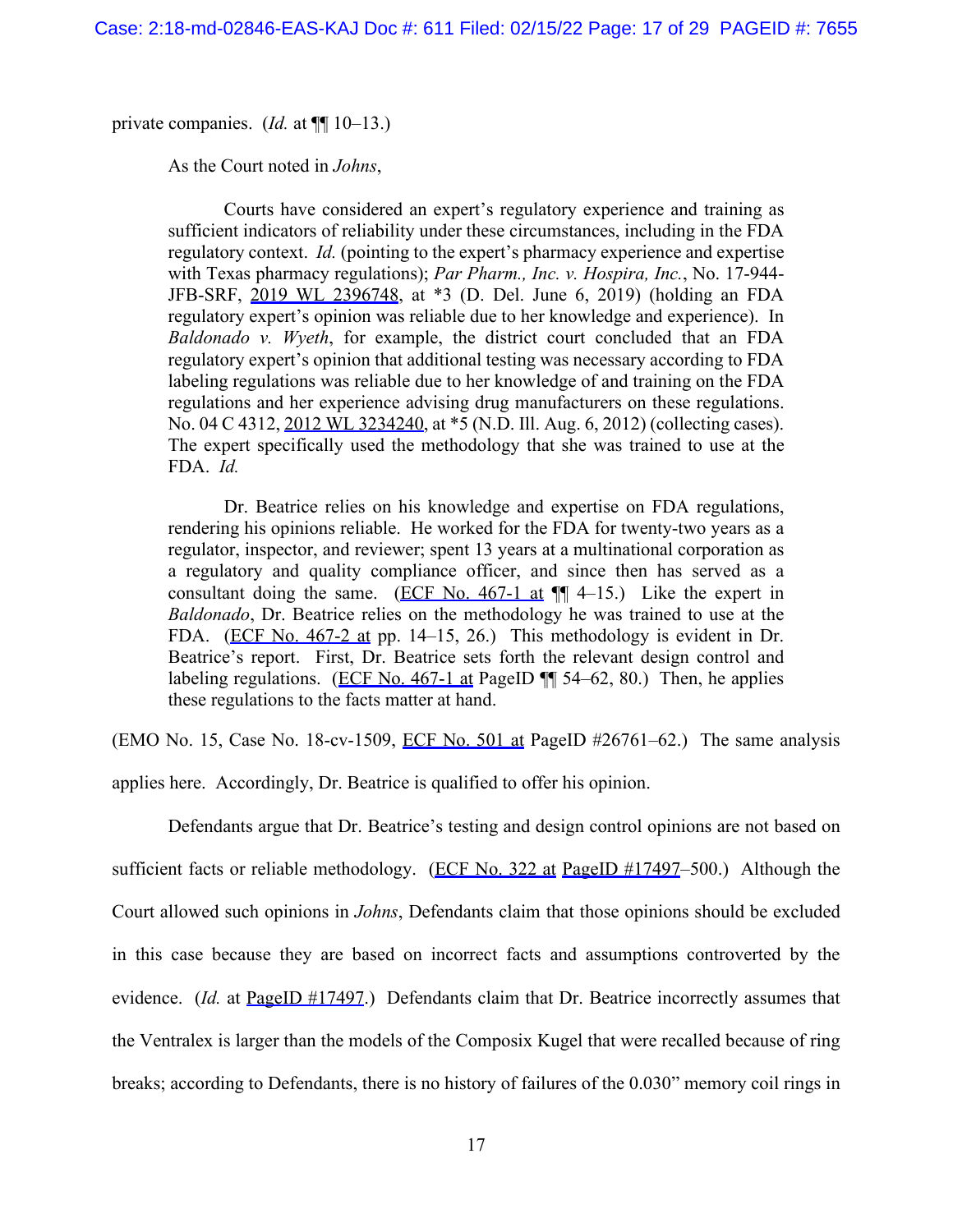any Composix Kugel product similar in size, shape, and implantation technique to the Ventralex Large. (*Id.*) Although the Court ruled in MIL Order No. 38 that Plaintiffs can offer some evidence of the Composix Kugel ring breaks, Defendants say that this does not obviate Dr. Beatrice of the need to have a sufficient basis for his opinions on design control issues for the Ventralex. (*Id.*) Defendants also claim that Dr. Beatrice disregarded contrary evidence. According to Defendants, Dr. Beatrice's report ignores testing that Defendants conducted on the Ventralex to confirm that issues observed in the Composix Kugel did not affect the Ventralex line. (*Id.* at PageID #17497– 98.) Dr. Beatrice discusses issues with various devices, but Defendants claim that he does not tie those issues to the device in this case, the Ventralex Large. (*Id.* at PageID #17498.) According to Defendants, Dr. Beatrice does not explain how issues during the redesign of the Extra Large Composix Kugel models that were recalled have any bearing on the Ventralex. (*Id.*) Defendants say that other than an assertion that the Ventralex and Composix Kugel are similar in design and made from similar materials, Dr. Beatrice does not say how or why the issues he identifies with the Composix Kugel implicate the Ventralex. (*Id.* at PageID #17498–99.) Defendants also point to the fact that Dr. Beatrice repeatedly opines that Defendants' testing was inadequate but does not say which additional tests should have been conducted or what "appropriate tests" would have shown. *(Id.* at PageID #17499.) Defendants claim that this is a "negligence in the air" opinion and it is insufficient under *Daubert*. (*Id.*) Defendants concede that the Court rejected their similar argument in *Johns*, and note that they are only raising this argument again for the purposes of appeal.

Plaintiffs argue that Defendants offer no specific evidence in support of their arguments, instead relying on their own general interpretation of the evidence. (ECF No. 327 at PageID #17865.) Plaintiffs claim that Defendants fail to acknowledge that Dr. Beatrice reviewed the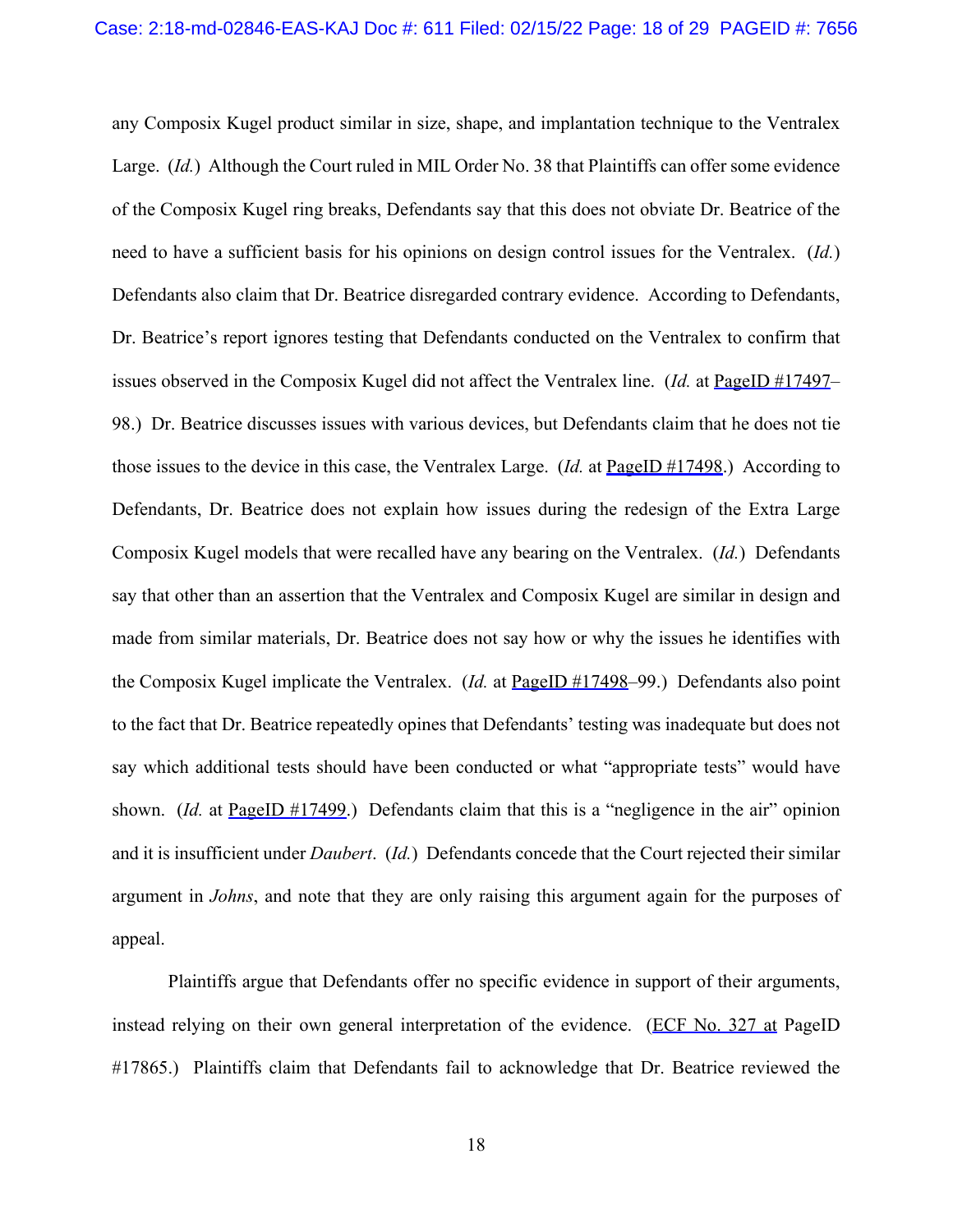design history and 510(k) files for the Ventralex and Composix Kugel products, which should contain any of the studies mentioned by Defendants to the extent that they exist. (*Id.*) Moreover, Plaintiffs argue, Defendants focus on ring breaks but the deposition testimony that Defendants cite to has nothing to do with Dr. Beatrice's concerns about buckling after implantation. (*Id.*) Plaintiffs point out that, as stated in Dr. Beatrice's deposition, Defendants never conducted long-term testing to evaluate the issue. (*Id.*)

Defendants claim that Dr. Beatrice's design control opinions are unreliable because he does not opine as to what tests should have been conducted, or what the "appropriate tests" would have shown. (ECF No. 322 at PageID #17499.) Defendants made a similar argument in *Johns*. The Court noted that Defendants "contend[ed] that Dr. Beatrice does not point to other manufacturers' practices or identify an additional study or test that they could have done to satisfy the regulations," but found that "[t]here is no discernable basis for requiring Dr. Beatrice's opinions to address these topics. Dr. Beatrice approaches his opinions from a regulatory aspect, so it is sufficient that he identifies applicable regulations and opines that Defendants did not satisfy those regulations based on his knowledge and experience." (Case No. 18-cv-1509, EMO No. 15, ECF No. 501 at PageID #26763.) The Court similarly rejects this argument here. Dr. Beatrice's opinions are not unreliable simply because he does not lay out what additional testing Defendants could have done.

Defendants claim that evidence of ring failures in the Composix Kugel does not form a sufficient basis for Dr. Beatrice's opinions, and this argument seems to be a reiteration of their argument that evidence of the Composix Kugel ring breaks should not be admissible. As with MDRs, the Court has already addressed the admissibility of evidence of the Composix Kugel ring breaks. (MIL Order No. 38, ECF No. 314.) Defendants claim that although the Court allowed such evidence, it does not "obviate Dr. Beatrice of the need to have a sufficient basis for his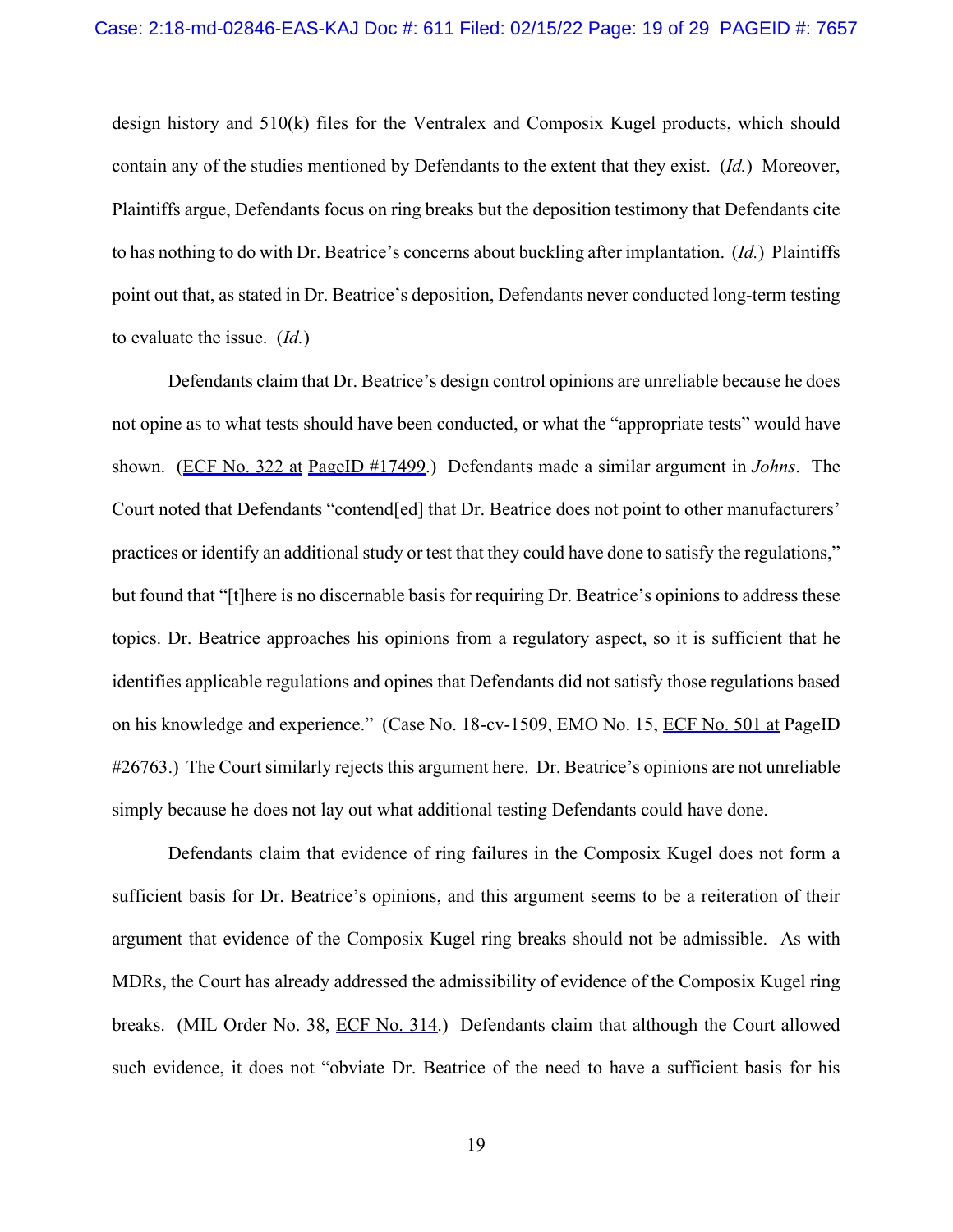opinions on design control issues for the Ventralex." However, Dr. Beatrice's reliance on the Composix Kugel data does form a sufficient basis for his Ventralex opinions. Defendants understate the connection between the Ventralex and the Composix Kugel. The Composix Kugel is the predicate device for the Ventralex under the FDA's 510(k) process, and both products use or used a 0.030" ring. Dr. Beatrice does not claim that the ring breaks occurred in the Ventralex but uses the Composix Kugel ring breaks to draw the conclusion that the ring breaks should have led Defendants to do more testing when it came to the Ventralex, which uses the same ring. Similar to the issue of MDRs, the Court will not revisit the overarching issue of the Composix Kugel ring breaks which it has already addressed in MIL Order No. 38. (ECF No. 314.) As the Court stated, "[i]nformation from the Composix Kugel design process, including the post-market surveillance, would have informed Defendants' decisions that were being made in the Ventralex Large Hernia Mesh design process. These similarities underscore why evidence of the Composix Kugel problems, and ultimately its recall, are relevant." (Id. at PageID #17422.) As for Defendants' argument that Dr. Beatrice's opinions are based on incorrect facts and assumptions, "[i]t is not the district court's role under *Daubert* to evaluate the correctness of facts underlying an expert's testimony." *i4i Ltd. P'ship v. Microsoft Corp.*, 598 F.3d 831, 856 (Fed. Cir. 2010). Accordingly, Dr. Beatrice's use of the Composix Kugel data to conclude that Defendants' testing and design control for the Ventralex was insufficient is reliable.

As for Defendants' claim that Dr. Beatrice "did not consider the testing [Defendants] conducted on the Ventralex to confirm that issues observed in the Composix Kugel devices did not impact the Ventralex line" (ECF No. 322 at PageID #17497-98), as Plaintiffs note, "Defendants do not point to any specific study in support of this statement . . . [and] fail to acknowledge that Dr. Beatrice reviewed the design history and 510(k) files for the Ventralex and Composix Kugel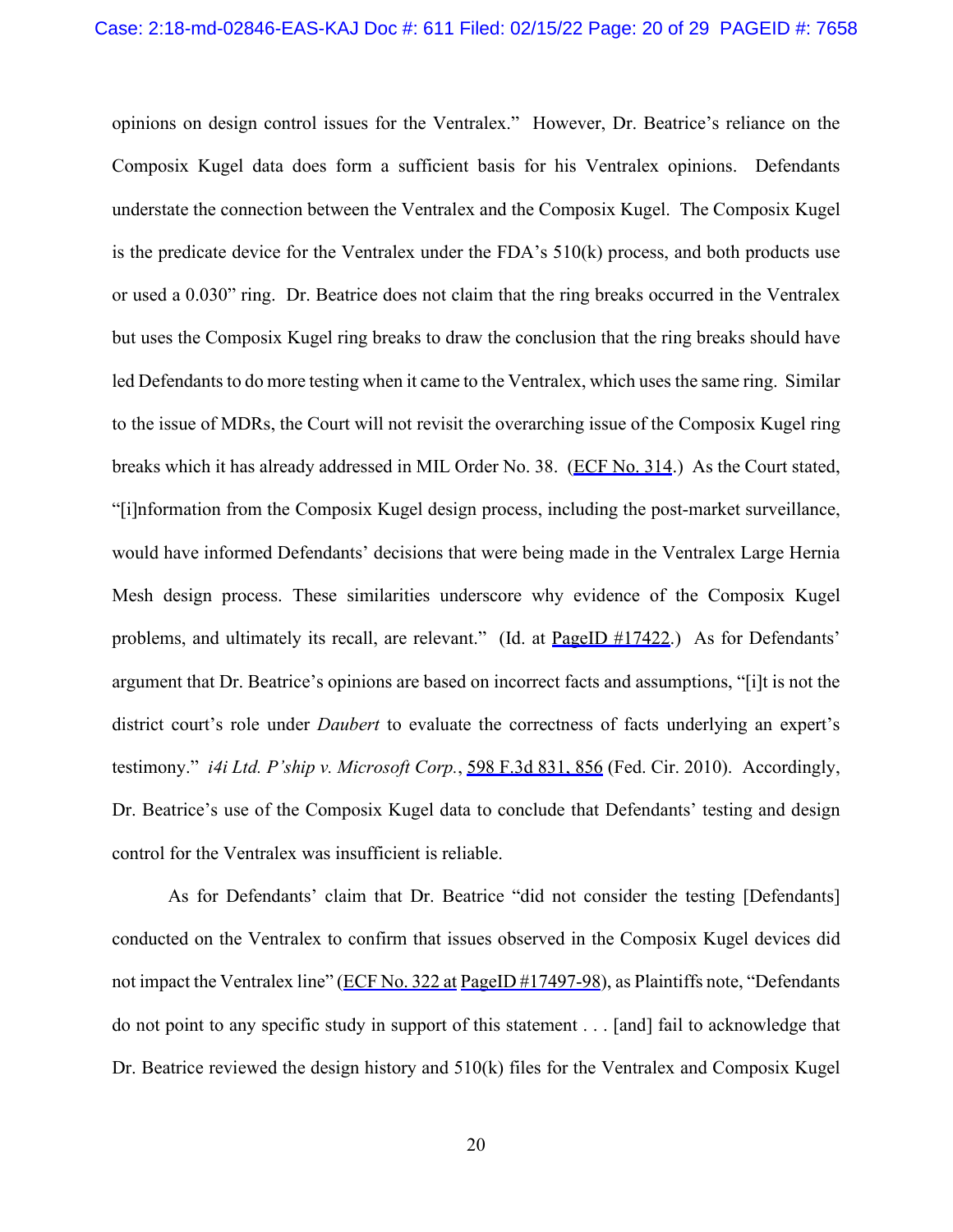products, which should contain such studies, to the extent that they exist" (ECF No. 327 at PageID #17865; ECF No. 322-2 at ¶¶ 273, 281-82). Dr. Beatrice's reliance on Defendants' own design history and 510(k) files to form his opinions is sufficiently reliable.

#### **E. Failure to Warn Opinions**

Defendants take issue with three of Dr. Beatrice's opinions regarding warnings in the Ventralex Instructions for Use ("IFU"): 1) that Defendants failed to adequately warn "physicians and patients" about the potential of the Ventralex Large to buckle or contract; 2) that Defendants failed to warn "surgeons and patients" about higher rates of infection with the Ventralex Large; and 3) that Defendants failed to warn about the use of the Ventralex Large in immunocompromised patients who were more susceptible to infection. (ECF No. 322 at PageID #17501.) Defendants claim that these specific opinions differ from those offered by Dr. Beatrice in *Johns*, and that the opinions should therefore be excluded in this case. In *Johns*, Defendants sought to exclude Dr. Beatrice's failure to warn opinions based on qualifications and methodology, and here Defendants seek to exclude different warning opinions on the grounds that they exceed the scope of Dr. Kessler's opinions and are irrelevant. (*Id.*) The Court addressed Dr. Beatrice's opinions as they relate the scope of Dr. Kessler's opinions above. *Supra* Part III.A. Defendants point to the Court's MIL Order No. 42, which ruled that testimony or evidence regarding a duty to warn patients or the general public was inadmissible. (ECF No. 318 at PageID #17457-58.) Therefore, Defendants argue, Dr. Beatrice should be precluded from making statements at trial concerning an alleged failure to warn patients.

Defendants also argue that Dr. Beatrice's failure to warn opinions are unreliable. Defendants claim that such opinions run contrary to the Court's orders on post-implant conduct. (*See* MIL Order No. 44, ECF No. 320.) According to Defendants, Dr. Beatrice claims that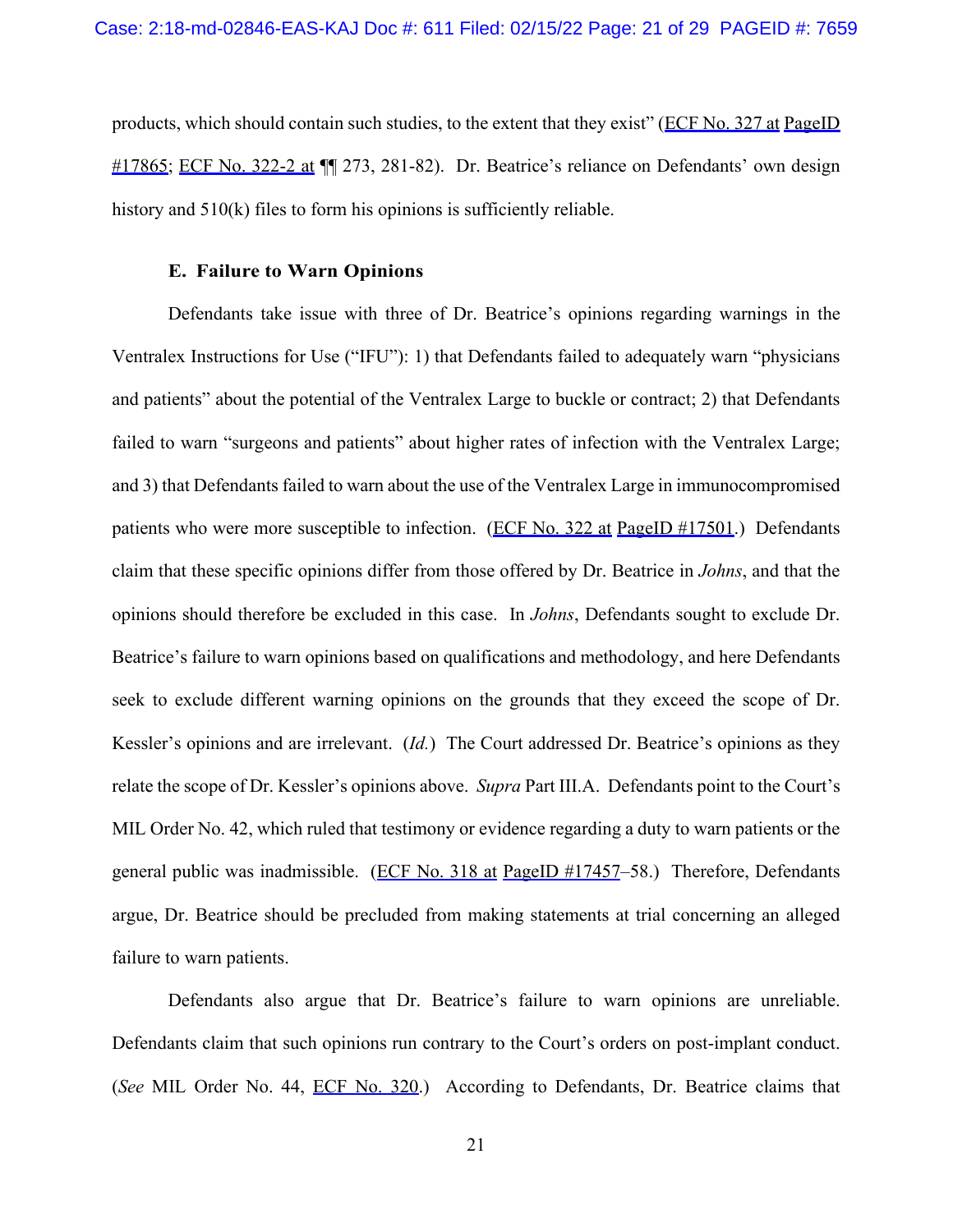Defendants failed to warn of certain alleged risks without indicating what changes should have been made to the device's warning language or what additional language should have been included. (ECF No. 322 at PageID #17502-03.) Defendants also claim that Dr. Beatrice did not analyze whether the IFU was accurate or inaccurate with respect to the risk of remote bowel erosion and fistula. (*Id.* at PageID #17502.) Defendants argue that this calls into question Dr. Beatrice's methodology, and that Dr. Beatrice cannot reliably opine that there is insufficient warning language without knowing what sufficient language would have been. (*Id.* at PageID #17502–03.)

Defendants claim that Dr. Beatrice's opinions on failure to warn of infection are irrelevant because the implanting physician, Dr. Gill, was aware of the infection risk associated with microporous ePTFE. (*Id.* at PageID #17503.) Defendants argue that under Florida law, even if a manufacturer fails to adequately warn of a risk, it "is not the proximate cause of a patient's injury if the prescribing physician had independent knowledge of the risk that the adequate warning should have communicated." (*Id.*; *Olmo v. Davol, Inc.*, No. 13-62260-CIV, 2017 WL 1367231, at \*5 (S.D. Fla. Apr. 10, 2017), *aff'd,* 710 F. App'x 861 (11th Cir. 2018) (quoting *Christopher v. Cutter Labs.*, 53 F.3d 1184, 1192 (11th Cir. 1995).) Defendants note that during his deposition, Dr. Gill testified that it is well known that microporous ePTFE can affect the body's ability to fight infection, and testified that he was aware of that in 2007. (ECF No. 322 at PageID #17503.) As such, Defendants claim, Dr. Beatrice's opinion on Defendants' alleged failure to warn of alleged increased infection risk with ePTFE is irrelevant and inadmissible. (*Id.*) Defendants also claim that Dr. Beatrice's opinions on the use of Ventralex in immunocompromised patients are also inadmissible because it does not apply to Mr. Milanesi and is therefore irrelevant. (*Id.*)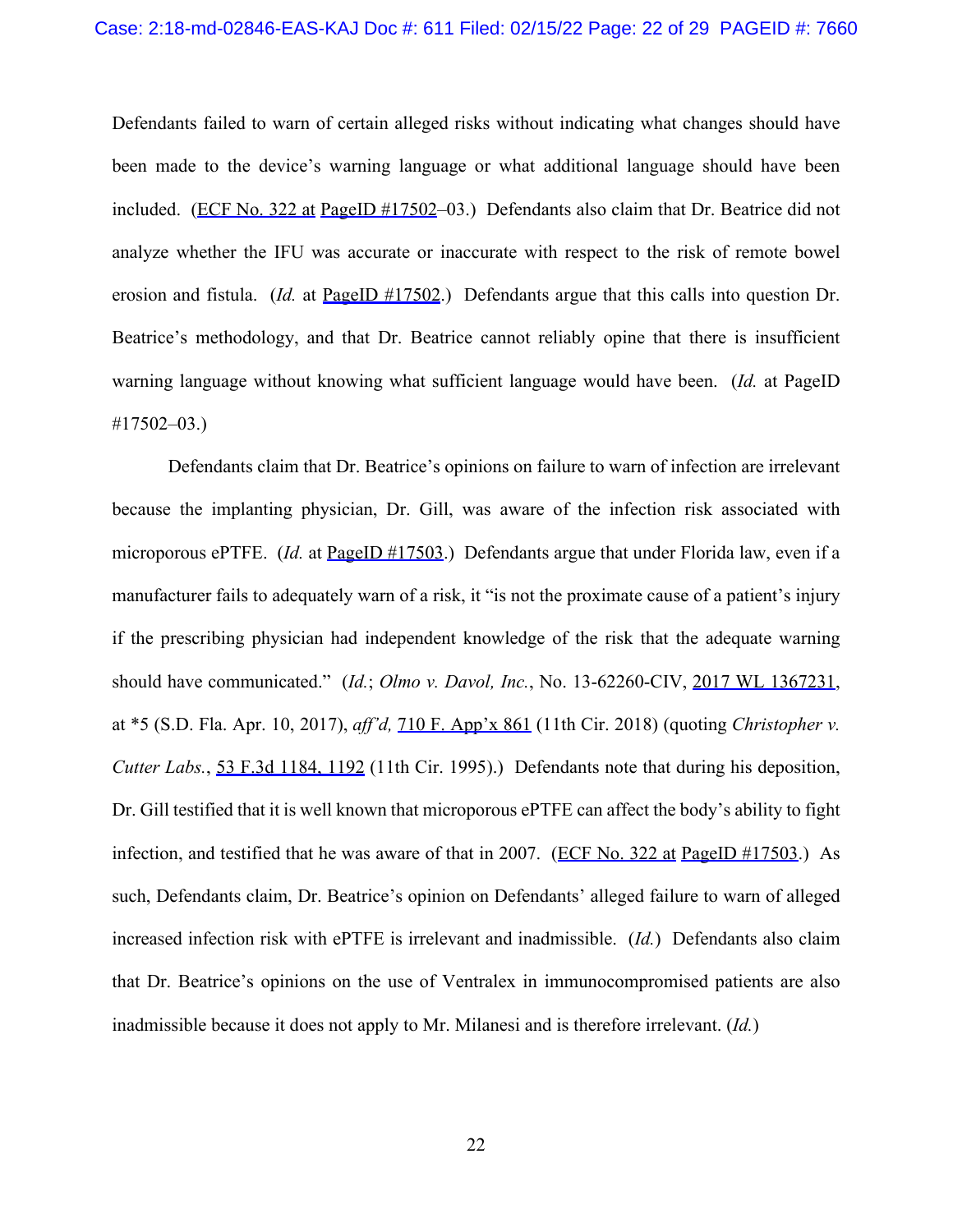Plaintiffs argue that Dr. Beatrice's failure to warn opinions are admissible. According to Plaintiffs, Defendants characterize the opinions as only relying on the IFU, but Dr. Beatrice did not limit his opinions to the IFU and also refers to Ventralex promotional pieces which also fall under FDA regulations. (ECF No. 327 at PageID #17866.) Second, Plaintiffs argue that to the extent the Court finds that warnings to patients or lack thereof are excluded, Dr. Beatrice can narrow his testimony to physicians and wholesale exclusion of the failure to warn opinions is not necessary. (*Id.*) As to Defendants' argument that Dr. Gill already knew of the risk of infection, Plaintiffs claim that argument is misleading because Dr. Gill testified that if he had been warned about the risk of infection with the Ventralex Large, he would have considered different options for Mr. Milanesi. (*Id.* at PageID #17867–68; ECF No. 327-5 at 98:18–99:1.) Regarding Defendants' argument regarding the use of Ventralex in immunocompromised patients, Plaintiffs argue that these opinions still go to notice and to Defendants' conduct, particularly with respect to malice and reckless disregard for safety. (ECF No. 327 at PageID #17868.)

Defendants correctly point out that in MIL Order No. 42, the Court ruled that Plaintiffs "point to no source of a duty" to warn the general public, and therefore Plaintiffs may not "speak" to a 'duty to warn' [Plaintiffs or the general public]." (MIL Order No. 42, ECF No. 318 at PageID #17458.) Accordingly, Dr. Beatrice may not present opinions regarding a failure to warn patients or the general public. However, the Court agrees with Plaintiffs that this does not warrant a wholesale exclusion of Dr. Beatrice's failure to warn opinions.

Defendants' argument that Dr. Beatrice's failure to warn opinions are unreliable because he did not opine what additional language should have been included mirrors their argument regarding Dr. Beatrice's testing and design control opinions. The Court has already rejected this reasoning. As the Court stated above, "[t]here is no discernable basis for requiring Dr. Beatrice's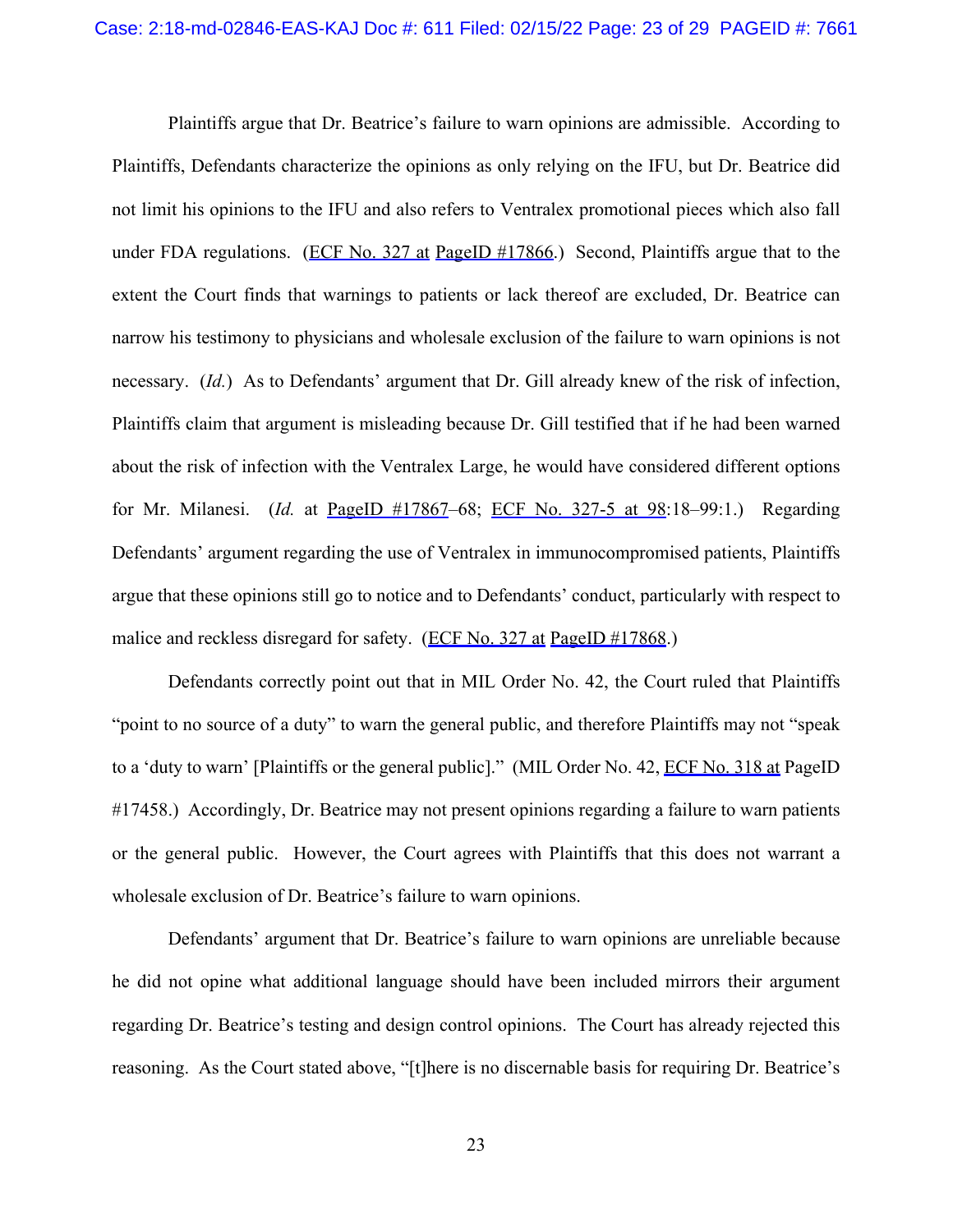opinions to address these topics." (Case No. 18-cv-1509, EMO No. 15, ECF No. 501 at PageID  $\#26763$ .) The Court similarly rejects this argument here. Dr. Beatrice's opinions are not unreliable simply because he does not lay out what additional language Defendants could have added.

Dr. Gill testified that he knew microporous ePTFE may affect the body's ability to fight infection. (ECF 322-5 at 218:15–21.) Therefore, Defendants may certainly argue that in this case Dr. Gill as "the prescribing physician had independent knowledge of the risk that the adequate warning should have communicated." *Olmo*, 2017 WL 1367231, at \*5. However, Dr. Gill also testified that, had he known about the risk of infection with the Ventralex, he would have "more likely than not [chosen] another option." (ECF No. 327-5 at 98:18–99:1.) "Where the reliability of the evidence is in dispute, it is more appropriate for a judge to admit the evidence than to keep it from the fact-finder because "[v]igorous cross-examination, presentation of contrary evidence, and careful instruction on the burden of proof are the traditional and appropriate means of attacking shaky but admissible evidence."'" *Little Hocking Water Ass'n, Inc.*, *v. E.I. du Pont de Nemours & Co.*, 90 F. Supp. 3d 746, 752 (S.D. Ohio 2015) (quoting *Daubert*, 509 U.S. at 596). Accordingly, Dr. Gill's testimony regarding microporous ePTFE does not render Dr. Beatrice's failure to warn opinions irrelevant or unreliable.

As to Dr. Beatrice's opinions regarding the use of Ventralex in immunocompromised patients, the Court agrees that those opinions are not relevant to this case. Therefore, Dr. Beatrice will not be permitted to present his opinions regarding the use of Ventralex in immunocompromised patients.

### **F. Opinions Regarding Motives, State of Mind, or Intent**

Defendants note that in *Johns*, Defendants moved for the exclusion of Dr. Beatrice's opinions on Defendants' and the FDA's state of mind, knowledge, or intent. (ECF No. 322 at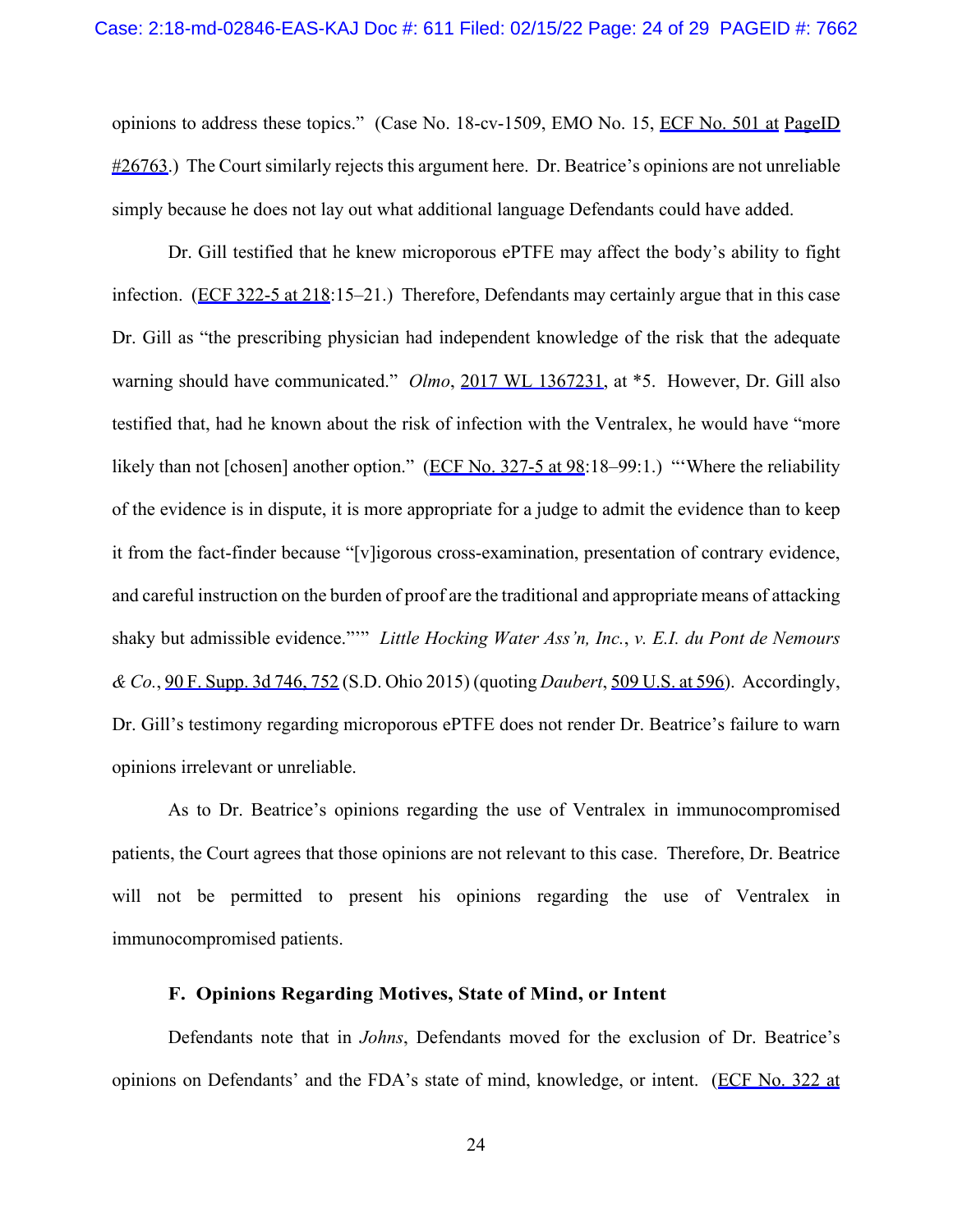PageID #17505.) The Court held that opinions on state of mind or intent were inadmissible, but Dr. Beatrice could opine on Defendants' knowledge. (Case No. 18-cv-1509, EMO 15, Docket No. 501; *see also* MIL Order No. 29, ECF No. 302.) Defendants say that although Dr. Beatrice agreed not to testify regarding the FDA's state of mind, his report and testimony suggest that he intends to offer the opinion that Defendants chose to use the 0.030" ring in the Ventralex Large to avoid having to submit a  $510(k)$  application. (ECF No. 322 at PageID #17504.) According to Defendants, this is an improper opinion on Defendants' motivation and intent and should be excluded.

Plaintiffs respond that, consistent with the Court's prior rulings, Dr. Beatrice will not opine on Defendants' motives, state of mind, or intent. (ECF No. 327 at PageID #17868–69.) Plaintiffs provide that Dr. Beatrice will opine on information that was known and/or available to Defendants. (*Id.*) With respect to Defendants' argument that Dr. Beatrice should not offer an opinion on Defendants' choice to use the 0.030" ring in the Ventralex Large, Plaintiffs argue that Dr. Beatrice may discuss that choice because it is stated in his report and related documents that Defendants' employees were aware that changing the design of the Ventralex Large would require a 510(k) application which could cause delay. (*Id.* at PageID #17869.)

Plaintiffs agree that Dr. Beatrice will not offer opinions on Defendants' state of mind, motive, or intent. The Court also addressed this issue in MIL Order No. 29, in which it ruled that expert witnesses may not "speculate regarding corporate intent, state of mind, and/or motivations." (MIL Order No. 29, ECF No. 302 at PageID #17320.) The Court's ruling in MIL Order No. 29 applies to Dr. Beatrice's opinions regarding the use of the 0.030" ring in the Ventralex; Dr. Beatrice "may testify about his [] review of internal corporate documents [related to the use of the 0.030" ring] solely for the purpose of explaining the basis for his [] opinions—assuming the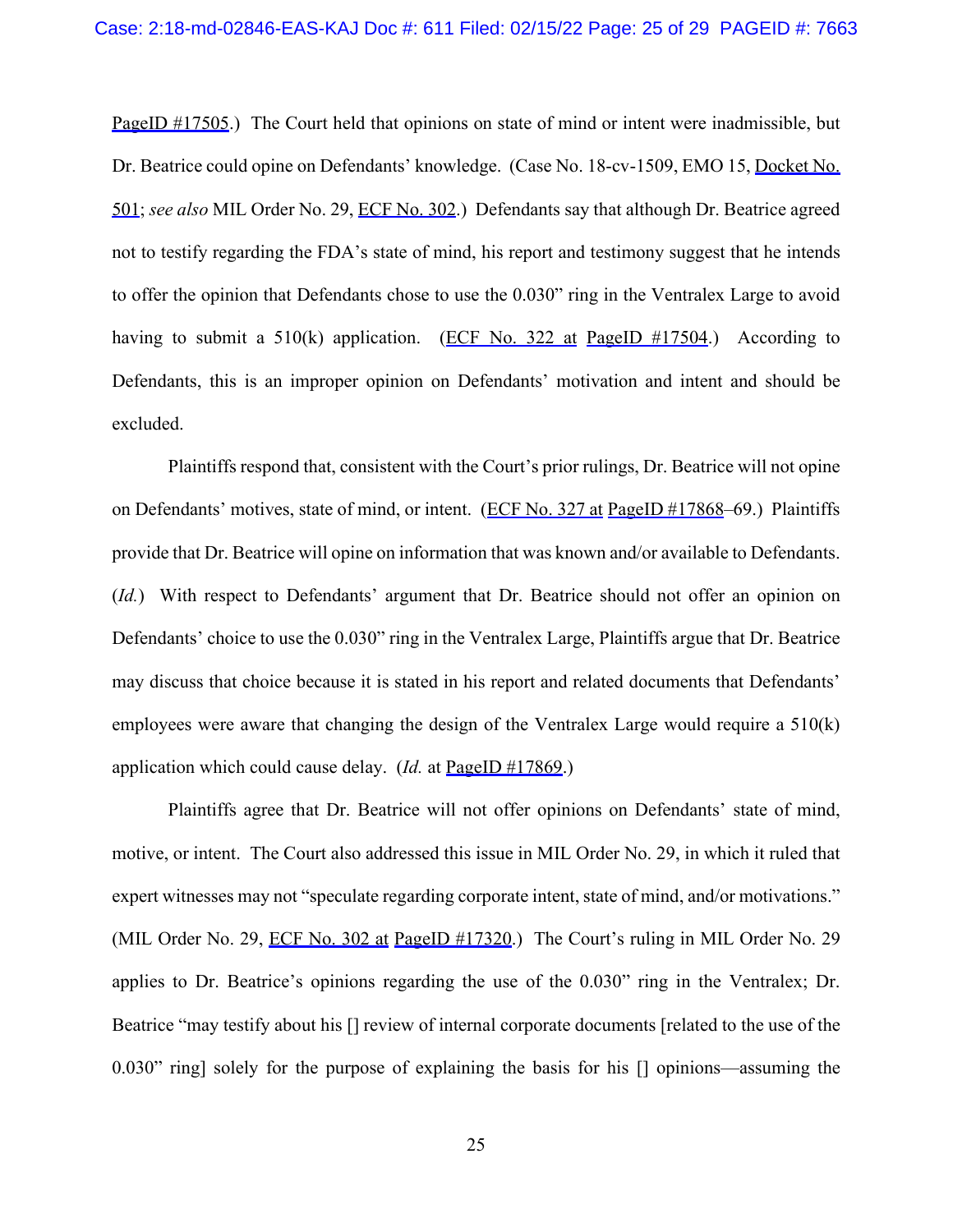opinions are otherwise admissible." Such opinions may not contain speculation as to Defendants' state of mind, motive, or intent, as the Court has already ruled. Because Plaintiffs agree that Dr. Beatrice may not offer opinions regarding Defendants' motive, state of mind, or intent, the Court will not decide a non-existent dispute. Defendants' motion as it relates to state of mind, motive, and intent opinions is denied as moot.

### **G. MSDS Opinions**

Defendants argue that the Court should exclude Dr. Beatrice's opinions regarding MSDS because they exceed the scope of opinions offered by Dr. Kessler, and because the Court limited the use of MSDS to show notice only. (ECF No. 322 at PageID #17506; MIL Order No. 32, ECF No. 308.) Defendants also argue that Dr. Beatrice's opinions exceed the scope of what the Court allowed with respect to foreign regulatory evidence and post-implant conduct. (MIL Order No. 40, ECF No. 316; MIL Order No. 44, ECF No. 320.)

Plaintiffs respond that, consistent with the Court's prior rulings, Dr. Beatrice's opinions regarding MSDS will be limited to notice. (ECF No. 327 at PageID #17868.) With respect to Defendants' arguments related to foreign regulations, Plaintiffs say that consistent with the discussion at the December 15, 2021 pretrial conference, Plaintiffs do not intend to introduce any such testimony unless Defendants open the door. (*Id.*)

Defendants reply that Dr. Beatrice's opinions "relate only to the meaning of the medical application disclaimer and whether [Defendants] should have submitted certain MSDSs to [the] FDA or a foreign regulatory body." (ECF No. 333 at PageID #18376.) According to Defendants, such opinions are irrelevant to notice and should be excluded. (*Id.*)

Consistent with the Court's prior rulings, evidence and testimony related to MSDS can only be used for notice. (MIL Order No. 32, ECF No. 308.) Plaintiffs state that Dr. Beatrice's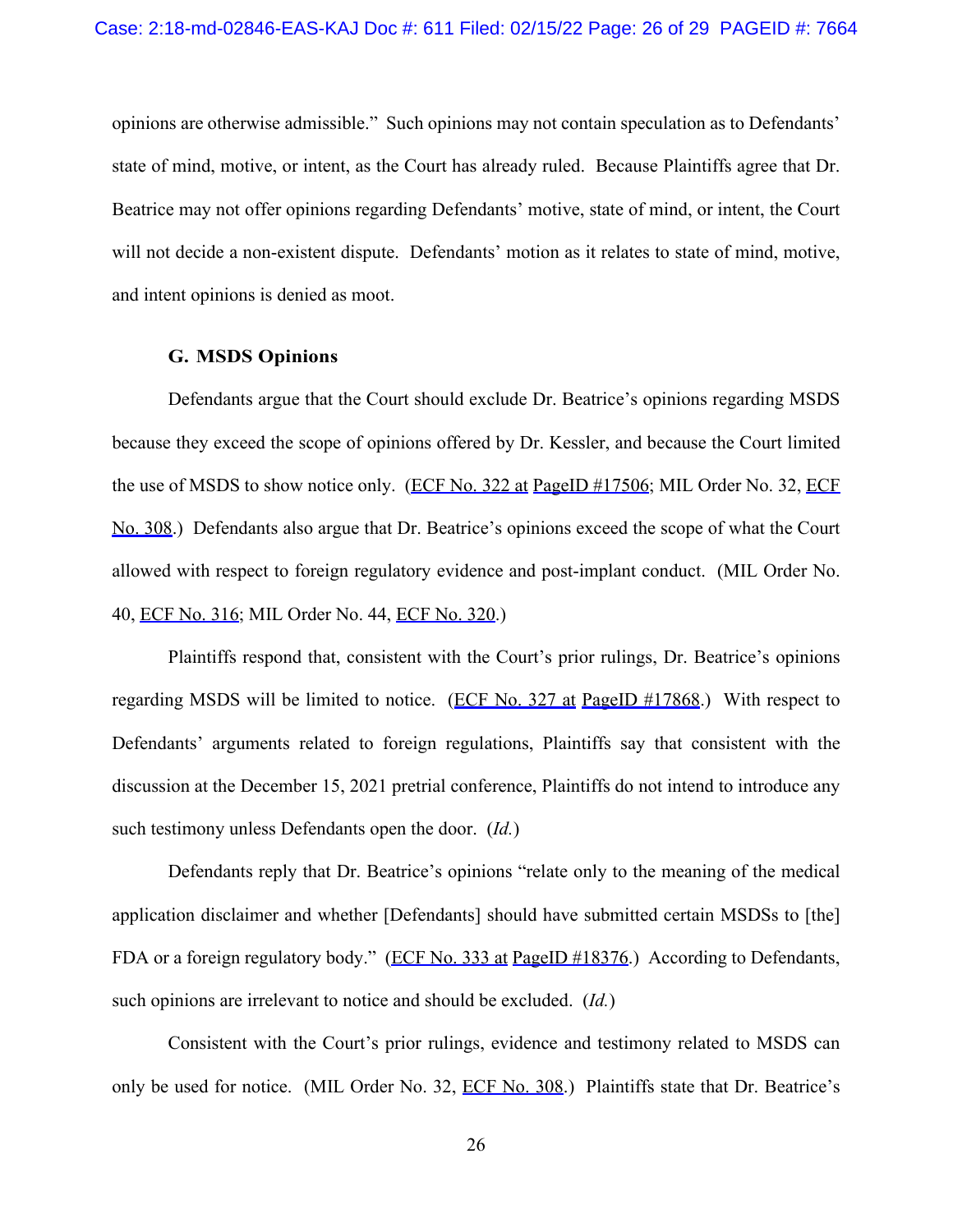opinions related to MSDS will be limited to notice. Additionally, Plaintiffs conceded that they will not introduce testimony regarding the foreign regulations unless Defendants open the door to that testimony. Accordingly, the Court will not decide a non-existent dispute, and Defendants' motion as it relates to MSDS opinions is denied as moot.

#### **H. Disclaimed Opinions**

Defendants claim that at his deposition, Dr. Beatrice disclaimed several opinions including opinions on alternative methods, devices, and designs (had "no specific statement that compares the risk of any complication with Ventralex compared to another available device that could be used for umbilical repair back in 2007" (ECF No. 322-1 at 55:1-6)); medical causation and biocompatibility (would not offer opinions "about medical causation . . . medical causation is not my area of expertise (*id.* at 53:13–23)); incidence or rate of buckling; ISO (would offer "no specific opinions relating to ISO" (*id.* at 118:11–15)); and all case-specific opinions (would not offer "any case-specific opinions about anything relating to Mr. Milanesi or Dr. Gill or any other doctor in this case" (*id.* at 47:24–48:11; 53:12–23)). (ECF No. 322 at PageID #17506.) According to Defendants, Dr. Beatrice also testified that he would not offer opinions regarding: regulatory violations with respect to the 510(k) for the original Ventralex models in 2002 (did not offer specific statement that "there were regulatory violations in relation to the 510(k) submitted for the original Ventralex models back in 2002" (ECF No. 322-1 at 37:16-22)); the Composix Kugel, Kugel, Composix, and Composix E/X (did not "specifically disclose" any opinions "about the 510(k)s for Composix Kugel, Kugel, Composix or Composix E/X" (*id.* at 110:23–111:6)); or that the Ventralex Large was not legally marketed in 2007 ("didn't say the specific opinion [that the Ventralex Large] wasn't legally marketed" in 2007 (*id.* at 149:2–5)). (ECF No. 322 at PageID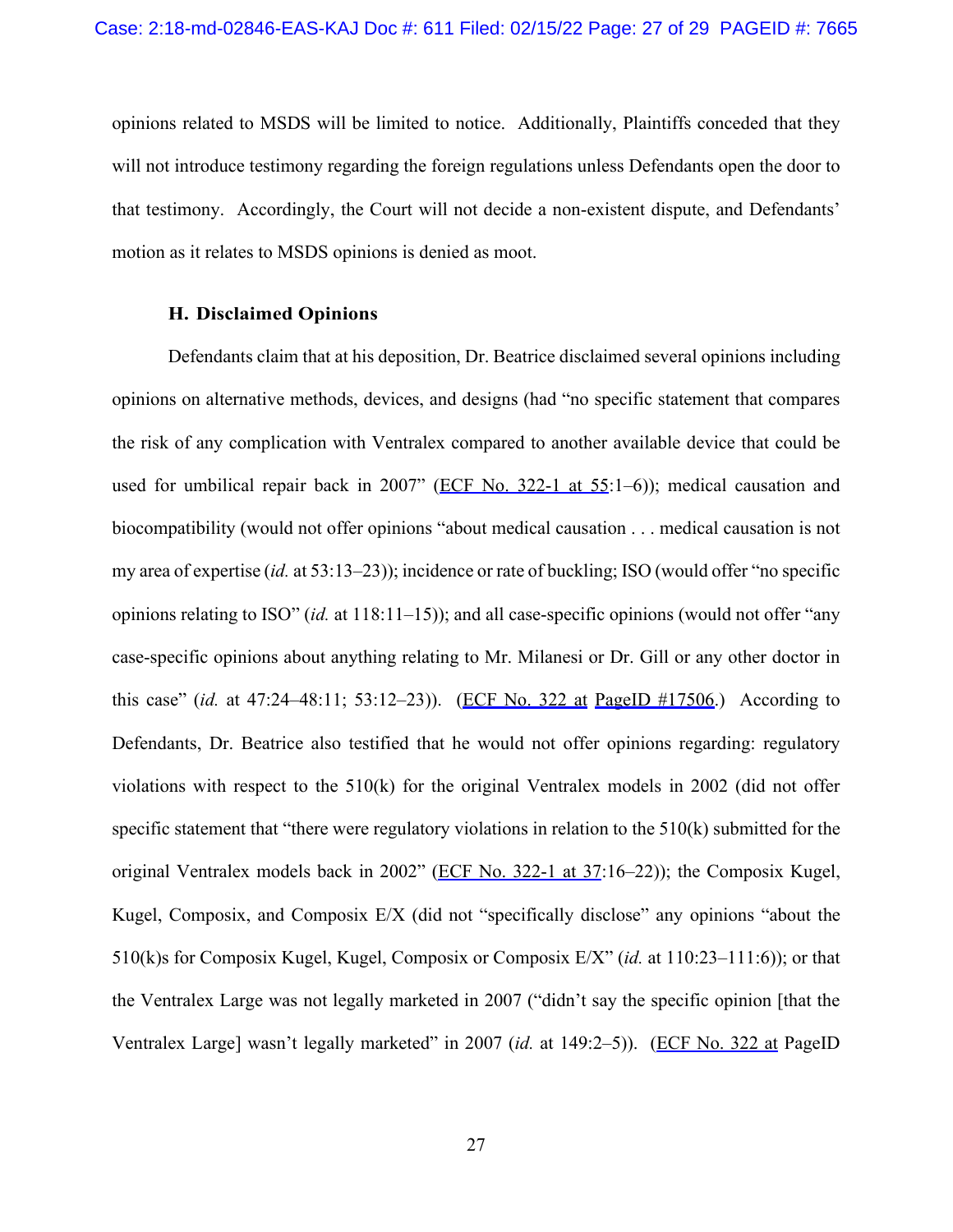#17506*.*)

Plaintiffs "do not agree with the categorizations of disclaimed opinions offered by Defendants or that their cited testimony is consistent with such categorizations," but agree that Dr. Beatrice will not offer the following opinions at trial: general or case-specific causation opinions; opinions on alternative surgical techniques or medical devices; opinions on incidence rates or risk ratios for injuries for Ventralex products or the predicate Composix Kugel beyond those contained in any documents or literature included in his report or discussed at his deposition; opinions that Defendants committed regulatory violations in their submission of the 510(k) for the original Ventralex models in 2002; and opinions on whether the Ventralex Large was legally marketed in 2007. (ECF No. 327 at PageID #17869.)

Defendants reply that Plaintiffs were silent on several of the allegedly disclaimed opinions. (ECF No. 333 at PageID #18376–77.) Specifically, while Plaintiffs agreed Dr. Beatrice would not offer case-specific causation opinions, Defendants argue that Dr. Beatrice should be prevented from offering *all* case-specific opinions. (*Id.*) Defendants also claim that Plaintiffs did not address: comparative risk opinions (would make "no specific statement that compares the risk of any complication with the Ventralex compared to another available device that could be used for umbilical repair back in 2007" (ECF No. 322-1 at 55:1 6)) or any opinion critical of the 510(k)s for the Composix Kugel, Kugel, Composix, and Composix E/X; opinions concerning the biocompatibility of the Ventralex Large; or compliance or noncompliance with any ISO.

Plaintiffs specifically agreed not to offer certain opinions disclaimed by Dr. Beatrice. Accordingly, the Court will not decide a non-existent dispute.As to the remaining disclaimed opinions not mentioned by Plaintiffs, the Court **"**decline[s] to order an expert not to offer a disclaimed opinion because it is simply an admonishment to follow the law." (Case No. 18-cv-